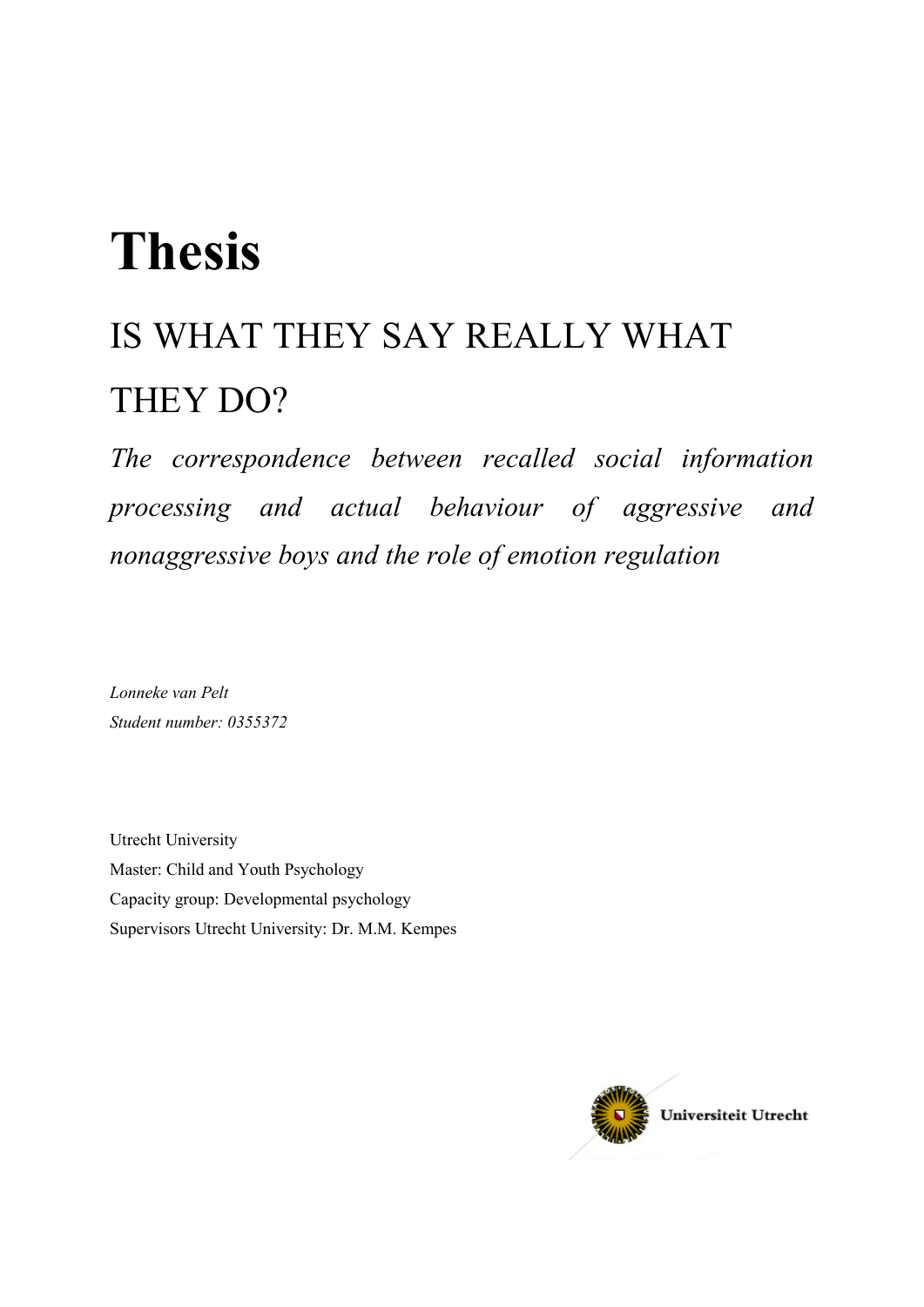#### Abstract

Reactive aggression is often linked to social information processing and more specific to the attribution of a hostile intent. In the present study we aimed to examine the correspondence between attribution of intent during a play session and recalled attribution of intent as measured with questionnaires in both typically developing children and aggressive children from 6 to 8 years of age. A second aim of this study was to examine if the predicted difference in levels of reactive aggression were mediated by attribution of intent. Methods: Typically developing children and aggressive children played a domino game in pairs. They had to respond to social information processing questionnaires after the game and two months prior to the game. Teachers filled out a questionnaire to establish teacher-rated reactive aggression scores. The results reveal that questionnaires designed to measure hostile intent are uncorrelated to hostile intent in behaviour. Second, it was found that the teacher-rated aggression score of the aggressive boys was significantly higher than that of the typically developing boys. However, there appeared to be no difference in reactive aggression levels during the game between typically developing boys and aggressive boys. There appeared to be no significant group difference on the hostile attribution scores measured during the game as well as measured with the questionnaires. We find that hostile intent measured with vignettes directly after the game predicted some of the aggression scores during the game. Reactive aggression during the game was highest among the boys who moderately attributed hostile intent. In conclusion we can state that what children respond to social information processing questionnaires doesn't represent the boy's actual behaviour. Aggressive boys and typically developing boys appeared equally aggressive during the game and attributed equal amounts of hostile intent. Future research should try to unravel the differences between these two groups by testing them in a more ambiguous situation.

Keywords: reactive aggression, social information processing, hostile attribution bias, emotion, boys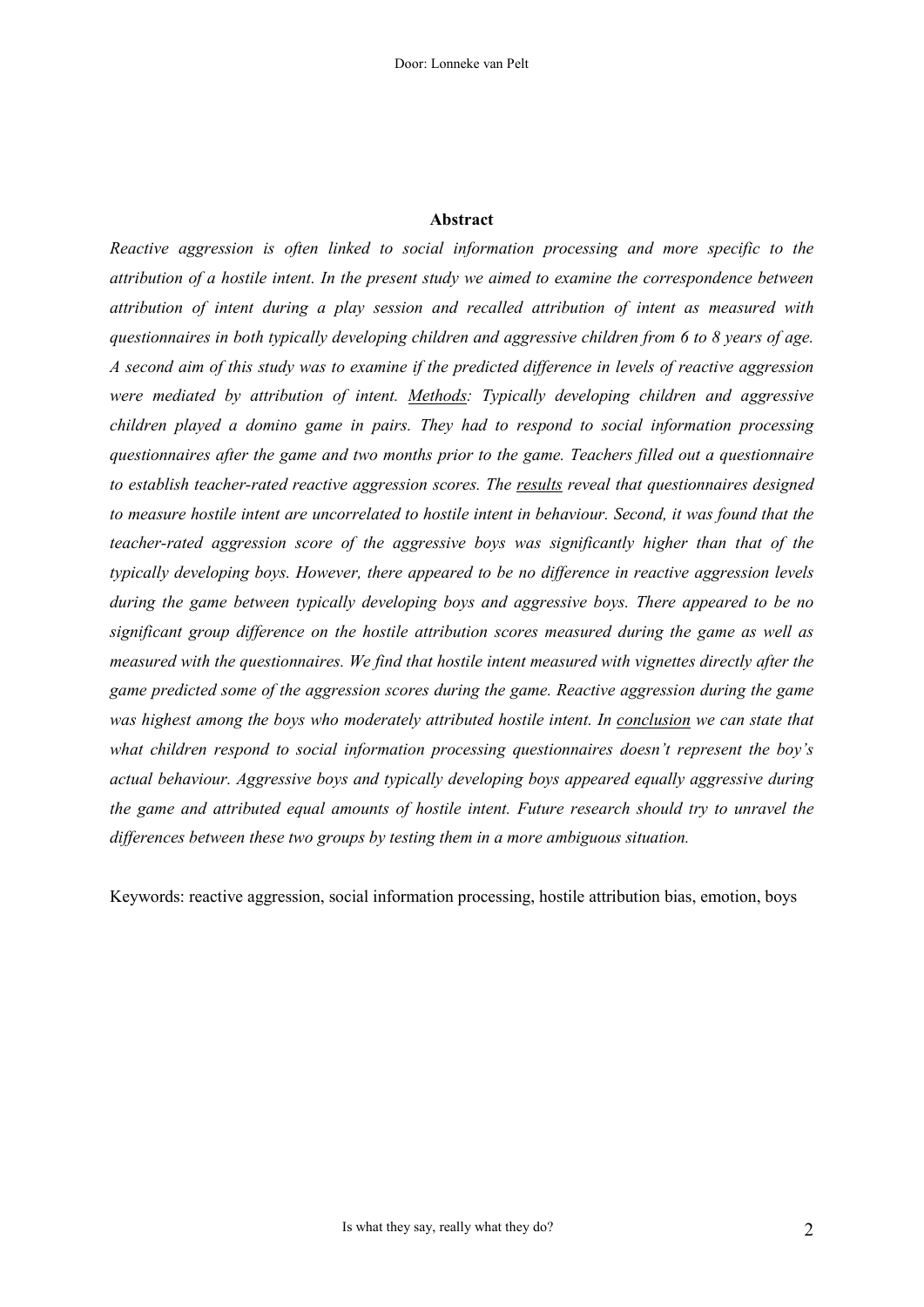#### Introduction

Aggressive behaviours and co-morbid externalizing problems (i.e., non-compliance and hyperactivity) during childhood have been found to predict adjustment problems such as peer rejection, delinquency, substance abuse, school drop-out, unemployment and depression (for review see Vitaro, Brendgen & Barker, 2006). In addition, there is a huge amount of empirical evidence showing that aggressive behaviours are relatively stable during the course of development (Huesmann, Eron, Lefkowitz, & Walder, 1984; Olweus, 1979; in Vitaro, Brendgen & Barker, 2006). It is therefore important to understand the mechanisms underlying aggression.

Important models in understanding the cognitive processes underlying aggression (Dodge  $\&$ Coie, 1987; Crick and Dodge, 1996) are the social information processing model (SIP-model) of Dodge (1986) and the reformulation of this model by Crick and Dodge (1994). The SIP model proposes that to react appropriately to social situations, social information has to be processed in six cognitive steps from perception of the stimulus to the enactment of behaviour: (1) the social information has to be encoded accurately; (2) the encoded information has to be interpreted correctly; (3) an interaction goal needs to be specified; (4) response alternatives have to be generated; (5) the response alternatives have to be evaluated; and (6) the selected response has to be enacted. The model implies that normal processing leads to adaptive social behaviour, whereas biased, inaccurate or ineffective processing leads to inappropriate behaviour such as aggression (Crick & Dodge, 1994).

 According to Dodge and his colleagues, deficits in any of the social information processing steps can result in problem behaviours (Milich and Dodge, 1984). Indeed, numerous studies have found that aggression is related with deficiencies on all aspects of social information processing i.e. atypical encoding (Dodge, Bates, & Pettit, 1990), interpretation of situations as being hostile (Burgess et al., 2006; Crick and Dodge, 1996; Orobio de Castro et al., 2002), atypical goals (Slaby & Guerra, 1988), less diverse or more aggressive response generation (Asarnow & Callan, 1985), and positive evaluation of aggression (Dodge & Schwartz, 1997). However, these relations do not account for large portions of variance in aggressive behaviour. An aspect that could account for the small correlations found is the fact that these studies lacked a distinction between different forms of aggression that was displayed, i.e. reactive and proactive aggression (Dodge & Coie 1987; Dodge, 1991; Kempes et al., 2005).

Proactive aggression has been linked to the principles of social learning (Polman et al., 2007; Kempes et al., 2005) and is considered to be acquired instrumental behaviour that is controlled by its contingencies (Polman et al., 2007). Theoretical explanations for reactive aggression are derived from the frustration-aggression model (Berkowitz, 1993, in: Crick & Dodge, 1996; Kempes et al., 2005) and this type of aggression is considered as the consequence of frustration. If goals are blocked as a result of internal or external factors, hostility and anger may be triggered.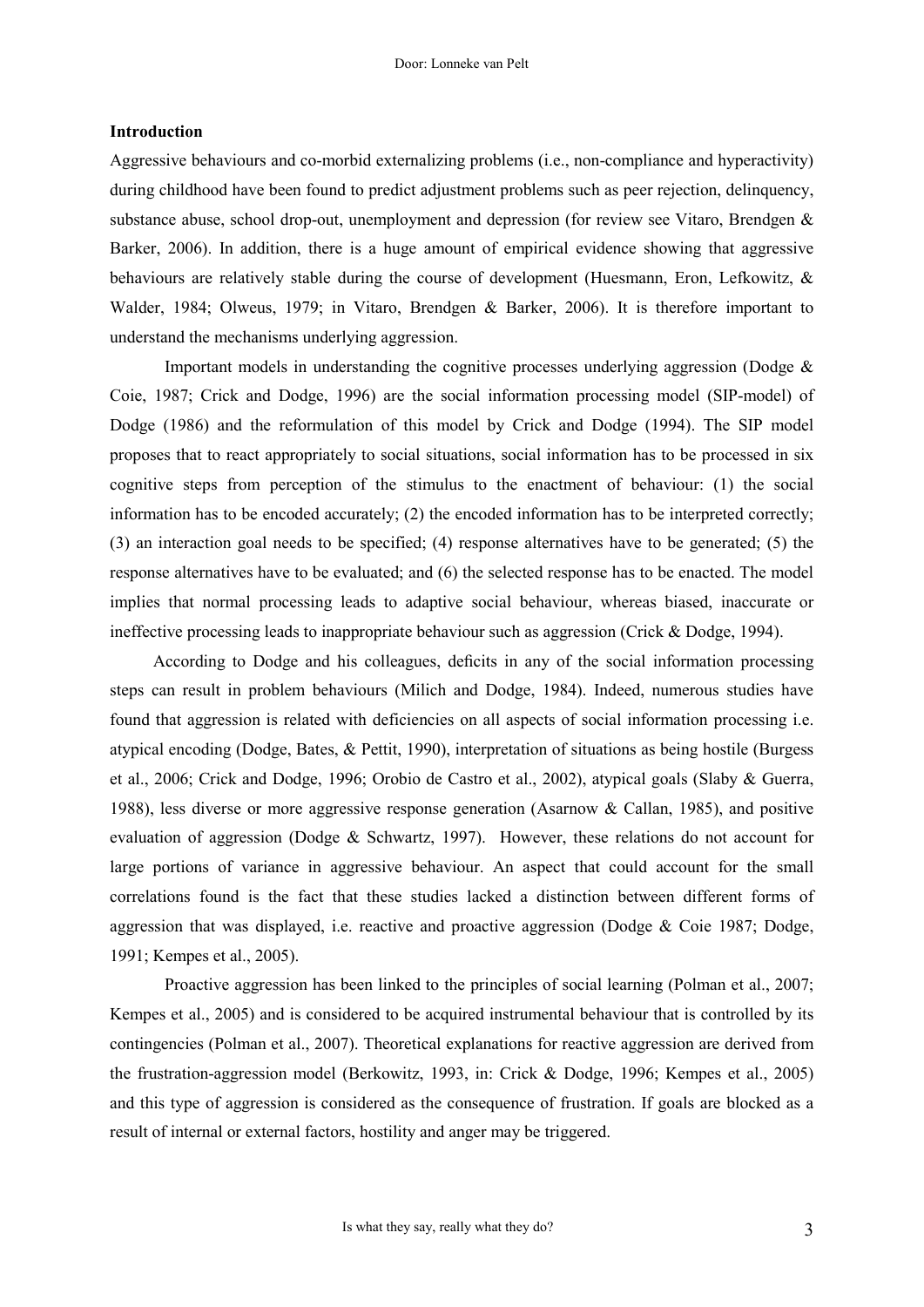Reactive and proactive aggression were found to be related to different stages of the social information processing model (Dodge & Coie, 1987). In the current research the focus will lie on reactive aggression. This type of aggression has been linked to the first two steps of the SIP-model, i.e. encoding and interpretation. Particularly the way (ambiguous) social information is interpreted is found to be an important factor underlying reactive aggression. Aggressive children are more likely than average children to attribute hostile intent to a peer after an ambiguous provocation by the peer (Katsurada & Sugawara, 1998; Waldman, 1996; Orobio de Castro et al., 2002; Crick & Dodge, 1996; Burgess et al., 2006; Guerra & Slaby, 1989; Orobio de Castro, Merk, Koops, Veerman & Bosch, 2005; Lansford et al., 2006).

 The relation between social information processing and reactive aggression is still low. An aspect that could account for this is the link between recalled social information processing and actual behaviour. The individual steps in the SIP model are described purely as cognitive processes and emotions and social information processing have rarely been studied together (Orobio de Castro et al., 2005). In many studies, hypothetical questionnaires are filled out when children are out of 'the heat of the moment'. So, in a way, we measure the cognitive abilities of the child to take all the steps of the SIP-model without considering emotional processes that would take place. Nevertheless emotion processes form an integral part of the SIP-model (Crick & Dodge, 1994). The role of emotions is sometimes described as "...gasoline, which activates the motor of an automobile but, does not modify its structure" (Piaget, 1981, p.5, in Lemerise & Arsenio, 2000). According to Lemerise and Arsenio (2000) emotions can be seen as an intrapsychological function of organizing and motivating behaviour and cognition to facilitate adaptive goal-directed behaviour. Emotions that are experienced prior to and during decision operations potentially have a direct or indirect effect on individual behavioural judgments and patterns of decision-making and behaviour (Fontaine, 2008). In fact, some authors propose that people who are emotionally aroused, only 'take' the first two steps of the SIP-model. The information is encoded and interpreted and may trigger emotional action tendencies, which trigger emotion-specific interaction goals, response generation, evaluation, and enactment without cognitively processing these steps (Orobio de Castro et al., 2005). Some evidence for this theory comes from a study performed by Orobio de Castro, Slot, Bosch, Koops and Veerman (2003). They found that highly aggressive boys did indeed attribute more hostile intent in a negative affective state than in a neutral state, whereas moderately and nonaggressive boys did not. These findings show that emotions had a significant effect on social information processing and these findings stress the importance of emotion in social information processing.

In the present study we will first examine the correspondence between attribution of intent during a play session and recalled attribution of intent in both normal children and aggressive children. The children play a series of games in pairs in which aggressive behaviour was experimentally. Attribution of intent was measured in three different ways: First, the hostile attribution bias is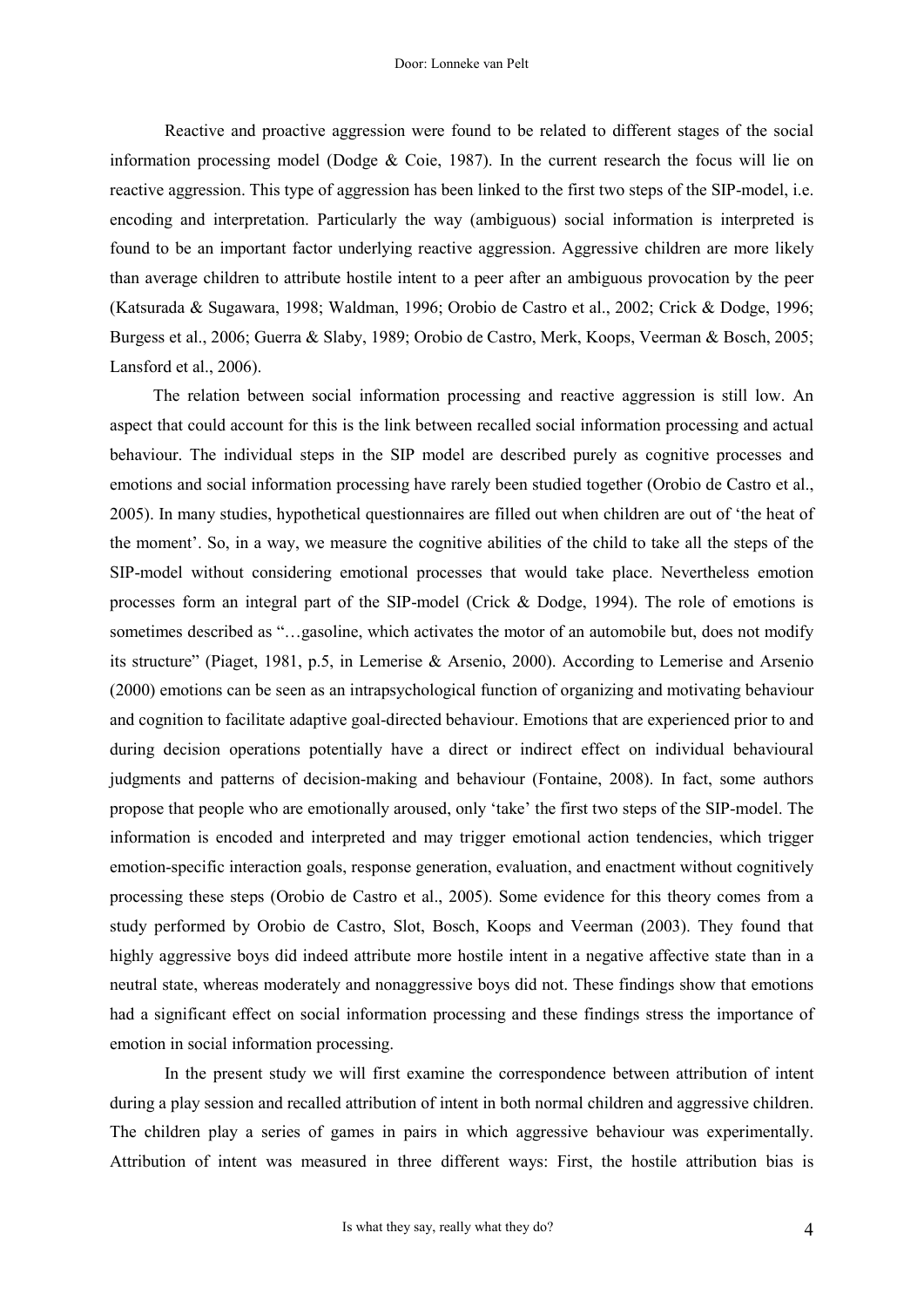measured during the game. It is represented by the following behaviour: one participant blaming the other for the fact that the domino pieces fall over. Second, directly after the end of the game SIP questionnaires are filled out to measure the experienced attribution of intent during the game. And third, a couple of months prior to the play session children were presented with a computerized hypothetical SIP task to measure the attribution of intent in a neutral state.

We first hypothesize (see figure 1) that the correspondence between attribution of intent during the game and the hostile attributions right after the game is higher than (2) the correspondence between attribution of intent during the game and attribution of intent as measured using computerised vignettes. This is because emotions play a major role during the play session. During the questions right after the game those emotions will be partly present, while the computerized vignettes involve less emotions. We will examine if the correspondence between actual behaviour and recalled social information processing is the same for children with disrupted behaviour problems and for typically developing boys.



 A second aim of this study is to examine the relation between attribution of intent and aggression in aggressive and typically developing boys. We hypothesize (see figure 2) that the aggressive boys will have higher reactive aggression levels than the typically developing boys. In addition, we predict that the difference in reactive aggression levels between disruptive behaviour boys and the typically developing will be mediated by social information processing.



Figure 2. Hypothesis 2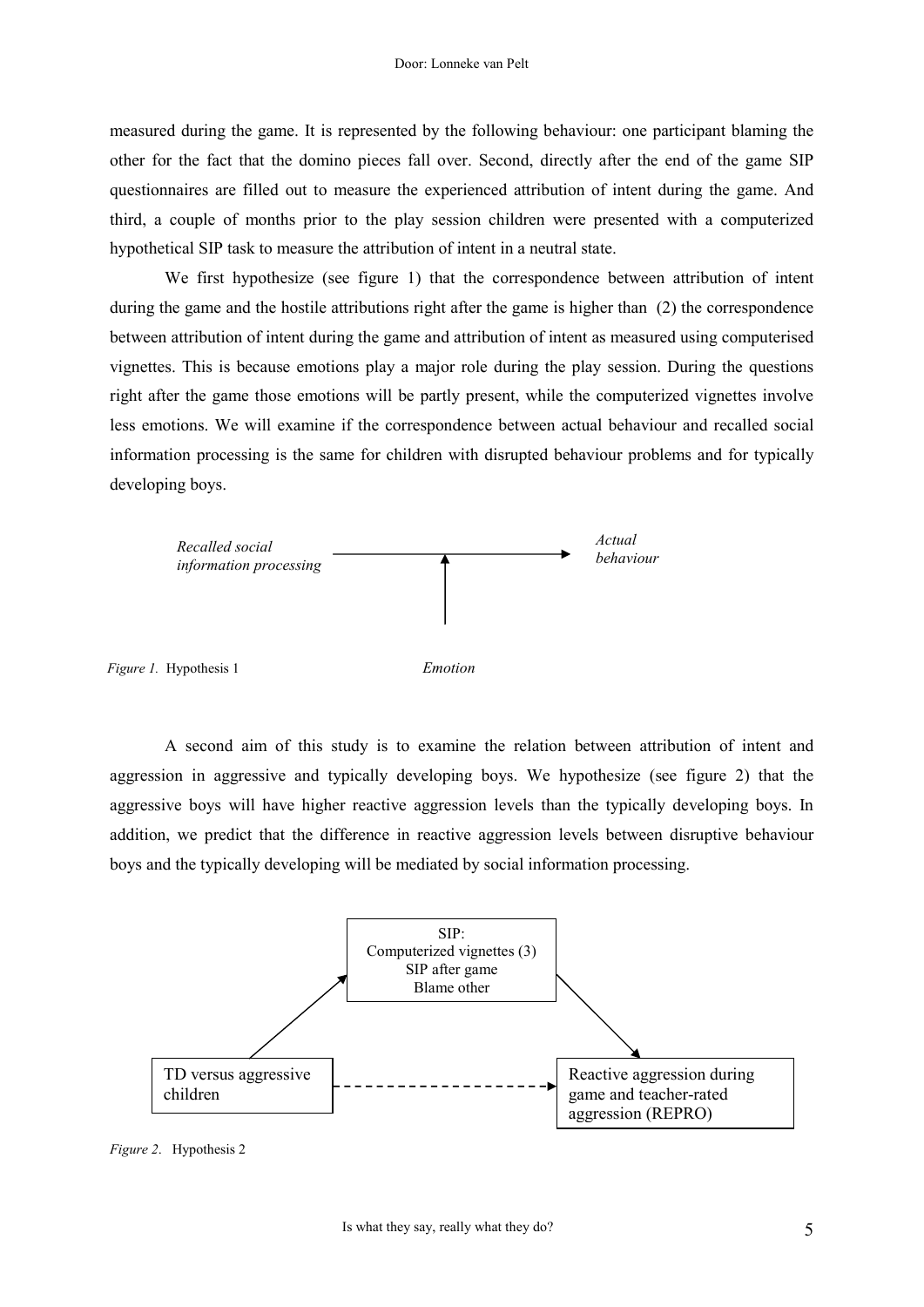#### **Methods**

#### Participants

The participants were Caucasian boys ( $n = 69$ ) aged between 6 and 8 years, subdivided in aggressive boys ( $n = 33$ ) and typically developing (normal control) boys ( $n = 36$ ). Children were excluded from the research if their IQ-score was under 80 and if they met the criteria for pervasive developmental disorder. Fourteen schools in large metropolitan and small countryside villages spread throughout the Netherlands participated in the study. The typically developing boys attended grade three to five of four Dutch regular elementary schools. The aggressive group was solicited from ten Dutch special education schools for children with severely disruptive behavioural disorders. In the Netherlands, children must demonstrate severe behaviour problems and significantly impaired daily functioning in multiple settings, to qualify for special education. We measured aggressive behaviour using the Teacher Rating Form, a widely used checklist for child behaviour problems (Achenbach, 1991). The highly aggressive boys showed significantly higher levels of aggressive behaviour ( $M = 67.52$ , SD = 8.81) compared to the typically developing boys (M = 53.55, SD = 5.79; F (2,67) = 61.1, p<.001). There was no significant intelligence difference between the typically developing boys ( $M = 104$ , SD  $= 11.3$ ) and the aggressive boys (M = 99, SD = 11.6; F (2, 69) = 3.4, p = .07).

Based on sociograms (Maassen et al., 2005) participants were subdivided into couples. Boys who mutually judged each other as being friendly (a score of 3, 4 or 5 on a 5-point Likert scale) were coupled as a pair. In case a boy couldn't be matched to a classmate who met the criteria for our research, they were coupled to a playmate. The criteria for the playmate were identical to that of the participants accept that the playmate did not meet the criteria for a disrupted behaviour disorder. The data of the playmates ( $n= 18$ ) is excluded in the data used in our analysis.

#### Procedures for the play sessions

The play session took place at the children's school in a room that was temporarily adapted for the purpose of this study. Two video cameras were positioned on either side of a table in order to videotape the play session. These cameras were disguised as aliens to distract the children's attention from the fact that they were video taped.

Participants were taken from the classroom by a research assistant and brought to a room where the play session would take place. Before starting the games, the children the children picked out a reward. To motivate the children, the researchers promised them this present if they gathered enough points over the games. The game session was imbedded in a space theme. One boy was called the 'red astronaut' and the other boy the 'blue astronaut', they wore overalls with a picture of an astronaut in that colour so that they could be recognized during the scoring afterwards.

The children played six games in succession. The first game was 'the planet game'. In this game the children were asked to cooperate in populating a planet on drawn land maps; they had to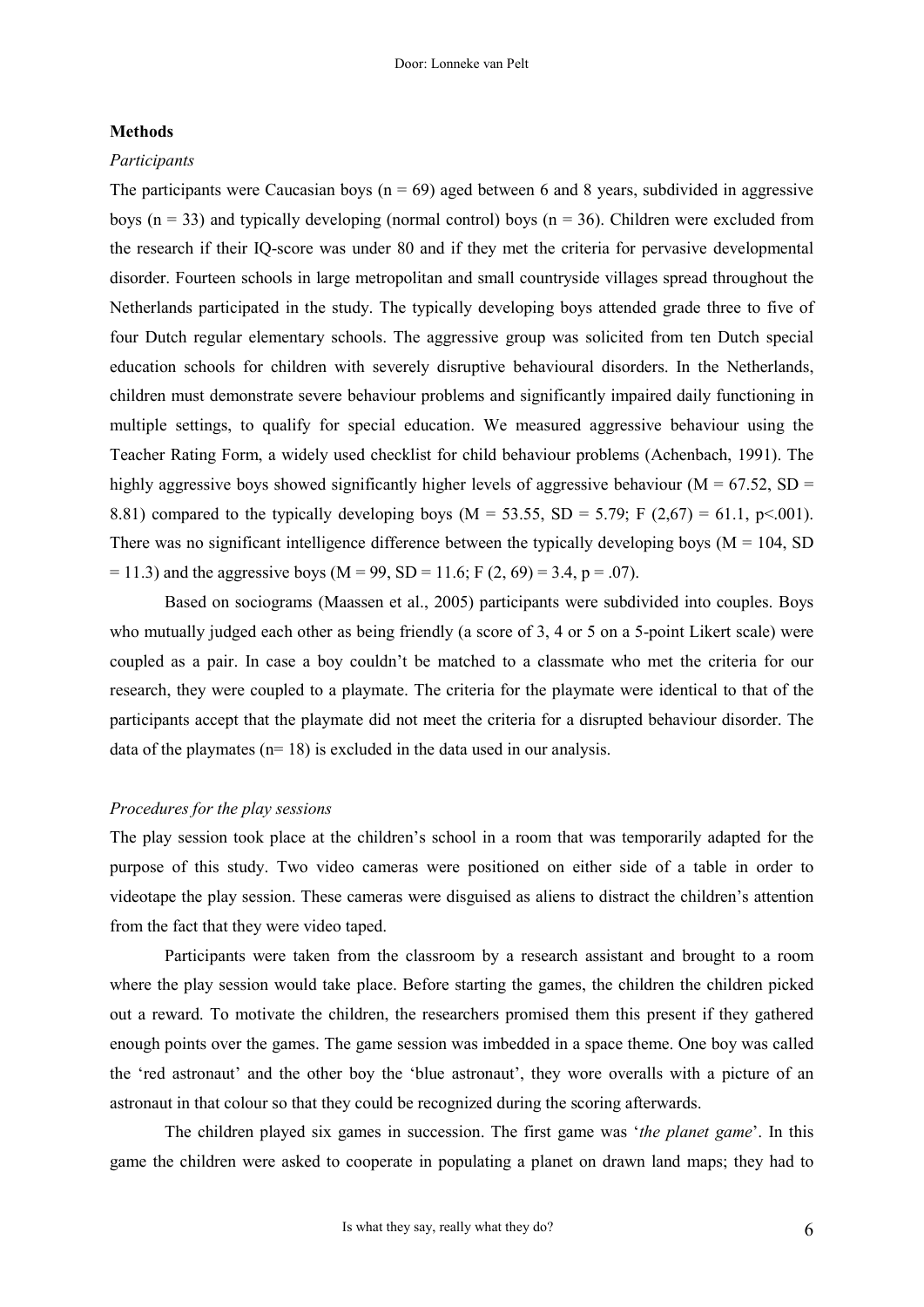allocate a large number of animal figures on land or sea, depending on the type of animal. After this control game, they played two competitive games (called 'building a rocket' and 'Lego'). In 'building a tower' they had to build a tower on a grey platform with wooden blocks. In 'Lego' the children had to replicate a spaceship of Lego stones from a sample. After these two competitive games there was a break in which the children got something to drink and watch the movie 'Madagascar'. After this 20 minute break, the children were asked to play a second version of 'the planet game' and two other competitive games called 'B-daman' and 'Domino'). In the B-daman game the children had to fire balls from blasters to score as many points possible. The children were asked to keep track of their points.

| Time       | Sequence 1 | <b>Sequence 2</b> |
|------------|------------|-------------------|
| 5 minutes  | Game 1     | Game 1            |
| 10 minutes | Game 2     | Game 5            |
| 10 minutes | Game 3     | Game 6            |
| 5 minutes  | Game 4     | Game 4            |
| 10 minutes | Game 5     | Game 2            |
| 10 minutes | Game 6     | Game 3            |
|            |            |                   |

Table 1. The sequence and duration of the six games in the two different versions

In this study we focus on the *'domino'* game, which most successfully provokes reactive aggression. In this game each child had to set up his own course with upright domino stones following a route that was drawn on a table. The two routes started at the same point on the table, leading into opposite directions. When the domino stones of one child fell over, this would automatically have a 'domino-effect' on the domino stones of the other child. Furthermore the route of the blue astronaut was manipulated with drops of glue, so that the domino stones would fall easy. This causes frustration, which possibly leads to aggression.

Before the start of each game research assistants gave a standardized instruction about the game, after which they left the observation room. Three researchers observed the interaction from a video screen connected to one of the cameras. If the interactions would become too threatening to one of the boys, the researchers would intervene and the play session stopped  $(n=7)$ .

#### Scoring of behaviour

The videotapes of the sessions were analysed afterwards by trained observers using an ethogram. Different groups of behaviour were scored. Aggressive behaviour, antisocial behaviour, affiliative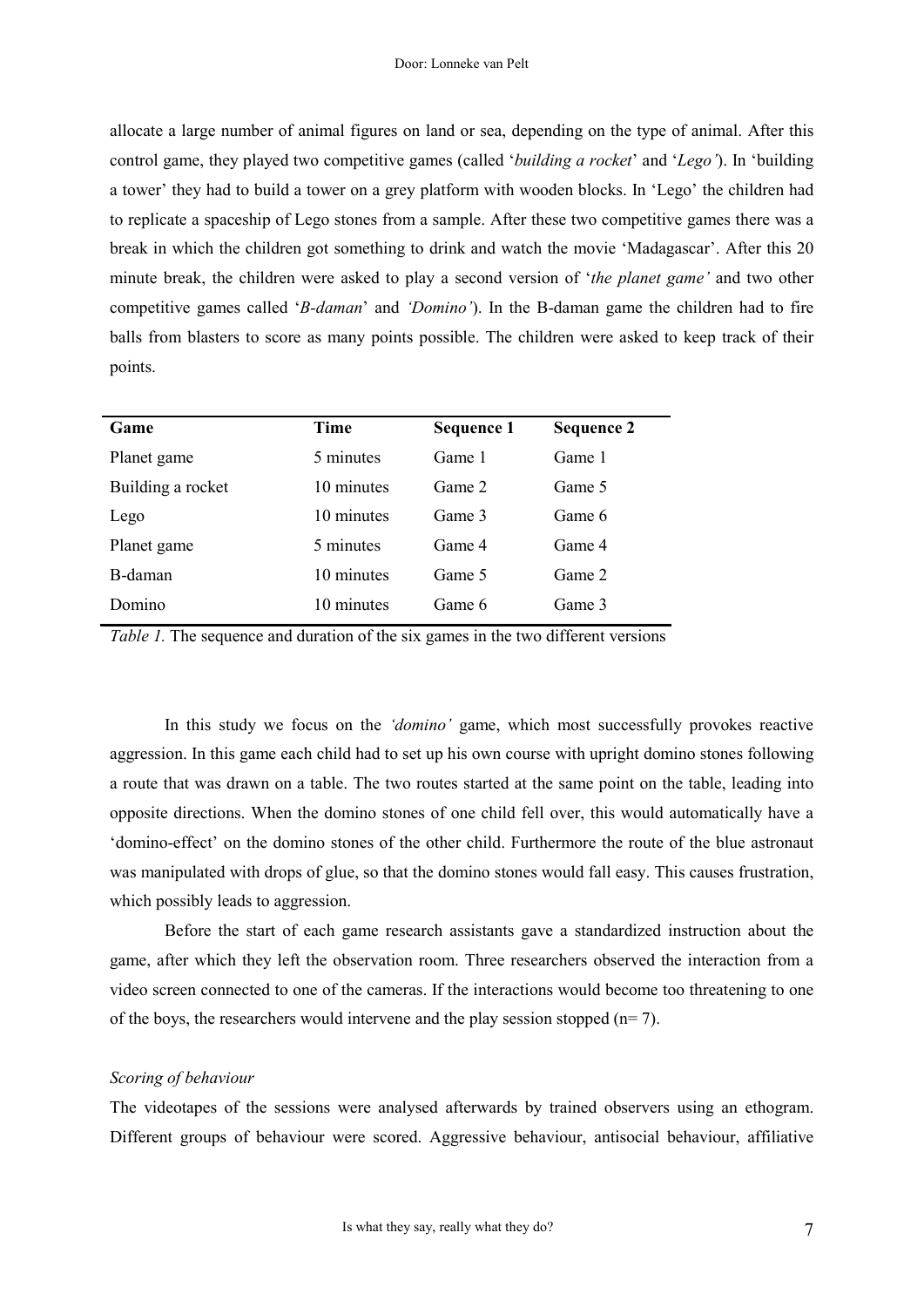behaviour, stress behaviour and other behaviour. In the recent research the focus will be on the aggressive behaviour group. Behaviour in this category was, for example, physical aggression, verbal abuse, cheat, blaming other and symbolic redirection. (For an extensive description of all aggressive acts scored, see appendix 1.) Right after the last aggressive behaviour in a conflict, observers scored whether the aggressive behaviour was proactive, reactive or unclear. The first aggressive behaviour from a subject in a conflict determined the type of aggression in a conflict. Proactive aggression was scored when the aggression was instrumental and displayed to acquire a certain goal. Reactive aggression was scored when the aggression was a direct reaction on a provocation or manipulation with a high level of impulsivity. When it was unclear whether the aggression was proactive or reactive the behaviour was scored as 'unclear aggression'. In the recent study the data of the reactive aggression scores is used. The three scales were totalled to establish the total aggression score of the children. The behaviour of both children was scored simultaneously and the exact time of each act was recorded with an accuracy of 0.1 sec. Inter-observer reliability of the scoring of the behavioural elements was assessed between three trained observers and was high (kappa =.70).

#### SIP questionnaires

After each game the research assistants re-entered the room and separated the boys present the children with questionnaires form which we derived how they interpreted specific situations during the game. The boys had to answer questions about the game, e.g. whether they liked playing and about their emotions during the game. This also contained the following SIP-questions to measure hostile attribution bias: 'I saw X made all the pieces fall over, can you remember this?', 'Why do you think he did this?', 'Did he do it on purpose?', 'Was he being mean to you?', 'How mean (5 point Likertscale)?' and 'What was your reaction?' We referred to the domino pieces falling over, because it is an ambiguous situation that almost always happens during the game session. In the present research we will focus on the answers to the questions 'Did he do it on purpose?' and 'Was he being mean to you?'. If boys answered 'yes' to both questions it was scored as 2 (high hostile intent), if boys answered yes to one of these questions it was scored as 1 (moderate hostile intent), and if the boys answered no to both questions it was scored as 0 (no hostile intent).

#### Hypothetical SIP vignettes

A couple of months prior to the play session the boys were presented with a computer task designed to measure online social information processing. Preceding the actual computer task the participants received a short explanation about the task and the computer program. After the introduction the participants are presented with a trial session to determine if they understood the task. And following the trial, the actual task begins.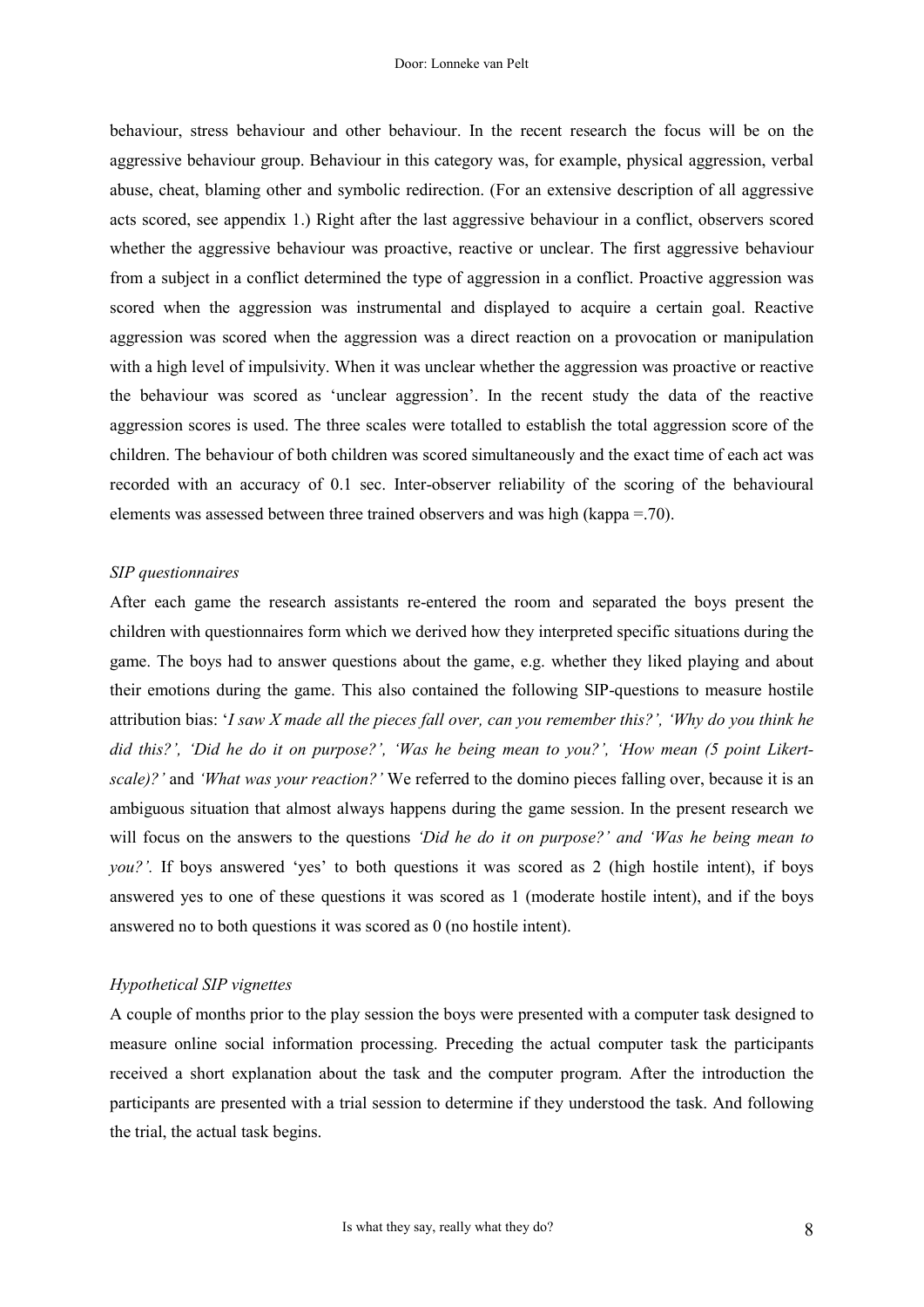The participants are presented with six 'photo-stories' while they are simultaneously given instructions through headphones. Each story consists of four pictures by which the hypothetical story is told step by step. With every picture the participant receives a bit of information about how the story continues. The stories describe a situation in which a peer with ambiguous intentions hinders the participant. These ambiguous intentions become non-ambiguous after the fourth picture (which shows a peer with either a happy face or an unhappy face). By offering the pictures one at a time, we are able to see how the SIP process changes and develops over time. Additionally, it gives information about both the interpretation of ambiguous and non-ambiguous social situation and the processing speed.

After each story the participants are presented with questions regarding their own mood and the mood of the peer in the described situation. The questions are answered by using a thermometer (6 point Likert-scale). For both the aggressive group as the typically developing group, the sequence of the stories is determined by a Latin Square. It is taken into account that the sequences occur just as frequently for both groups. The sequence of the story's ending, i.e. a negative or positive, was established in advance. For every child the first, the third and the fourth story had a bad ending and the second, the fifth and the sixth story had a positive ending.

In this study we will use the participants response on all six stories after seeing the third picture. This gives information about the processing of unambiguous information. We represented them with the following questions: "Did the other boy do this on purpose?" and "How mean is it what the other did?". The boys' answered on a six point Likert-scale. The Cronbach's Alpha between the answers on the first ( $\alpha$  = .70) and the second question was high and ( $\alpha$  = .83), as well as the Cronbach's Alpha between all the answers ( $\alpha$  .85). Because of this high alpha, a mean score was used in the analyses.

#### Intelligence Measures

In order to assess the Intelligence Quotient (IQ), the typically developing children were required to complete two subtests of the Wechsler Intelligence Scale for Children-Revised (WISC-R; Vandersteene, van Haasen, de Bruyn et al. 1986), namely the Vocabulary and Block Design. The subtests have a correlation of .90 with the full-scale intelligence quotient (IQ) (Sattler, 1992). Full IQ data for children from special schools, as measured by the WISC-R, were collected as part of the psychological assessment done by the special school psychologist.

#### Teacher Rating Form (TRF)

The participant's teachers completed the Dutch version of the TRF (Verhulst et al., 1997; Achenbach, 1991), a widely used checklist of child behaviour problems. For each of the 113 behaviour items in this questionnaire, teachers responded 0 if the problem statement was not true for the child, 1 if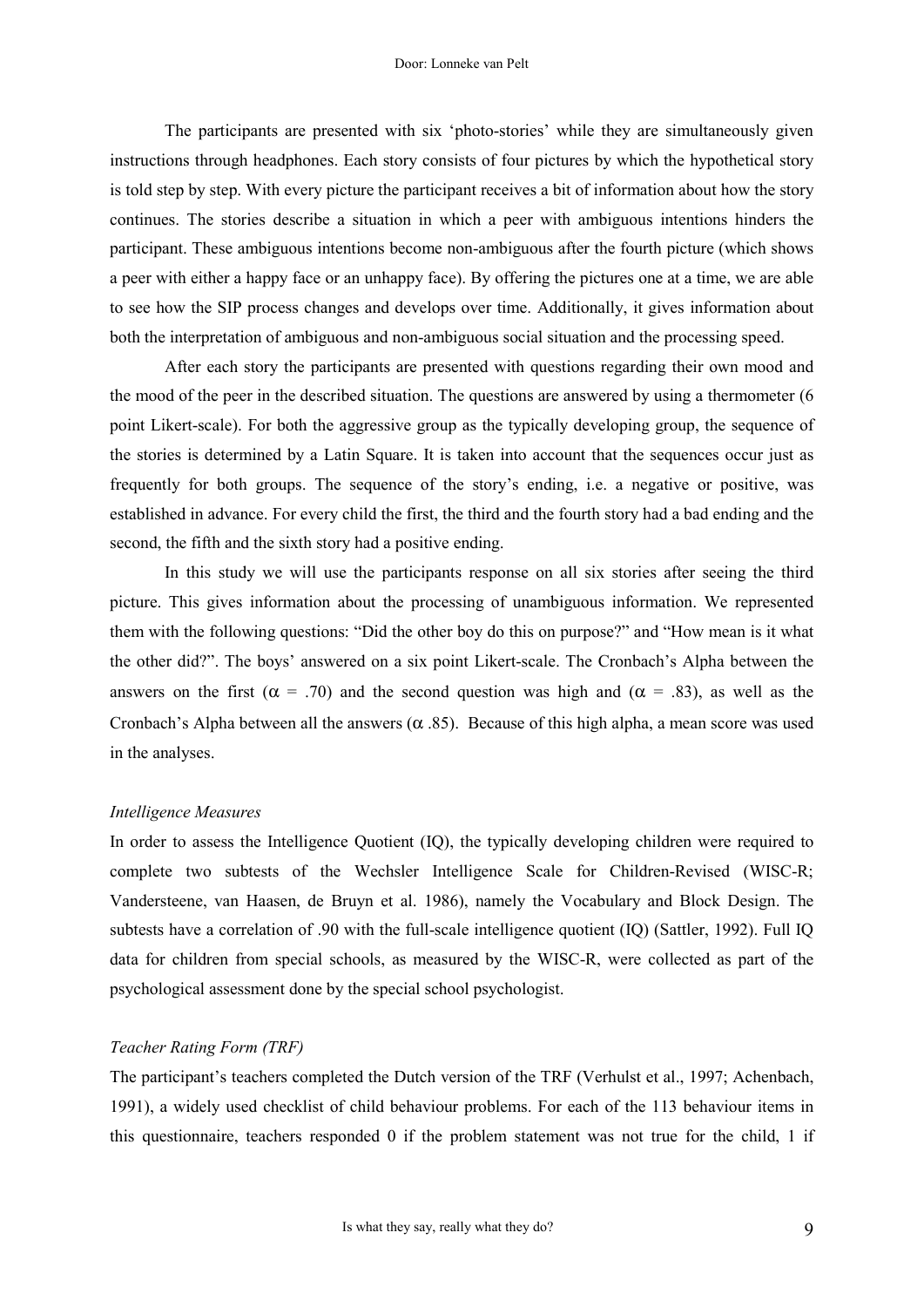somewhat true and 2 if very or often true. The questionnaire consists of eight subscales representing different forms of problem behaviours e.g. aggressive behaviour, in children, an internalizing and externalizing distinction and a total problem score. For the present study we used the participants scores on aggressive behaviour.

#### Aggression measure - REPRO

The REPRO questionnaire is developed by Dodge and Coie (1987) to measure aggression. The scale is translated into Dutch by Orobio De Castro and college's (2000). The scale exists of three items measure reactive aggression ("reacts angry and resentful when teased", "blames other children when involved in a dispute" and "reacts angry if accidents happen") and three items that measure proactive aggression ("encourages other children to bully", "uses physical violence to get his way" and "bullies and threatens to get his way"). Parents and teachers were asked to respond to the questionnaire on a five point Likert scale. For each of the 6 questions, they responded 1 if the problem statement was not true for the child and 5 if the problem statement is very often true.

 The intern consistence of the proactive aggression scale is .70 (Cronbach's Alpha) for parents and .85 for teachers. The Cronbach's Alpha of the reactive aggression scale is .73 for parents and .87 for teachers. In previous international studies both scales had Cronbach's Alpha between .87 and .91 (Crick & Dodge, 1996; Dodge & Coie, 1987; Poulin & Boivin, 2000). The subscales are correlated with  $r = .70$ ,  $p < .05$  for the teachers sample and  $r = .66$ ,  $p < .05$  for the parents sample. These intercorrelations are lower than was shown in previous research ( $r = 0.76$ , Dodge & Coie, 1987;  $r =$ .83, Price & Dodge, 1989;  $r = .90/0.82$ , Poulin & Boivin, 2000). In the present research only the reactive aggression scale that was filled out by the teachers is used.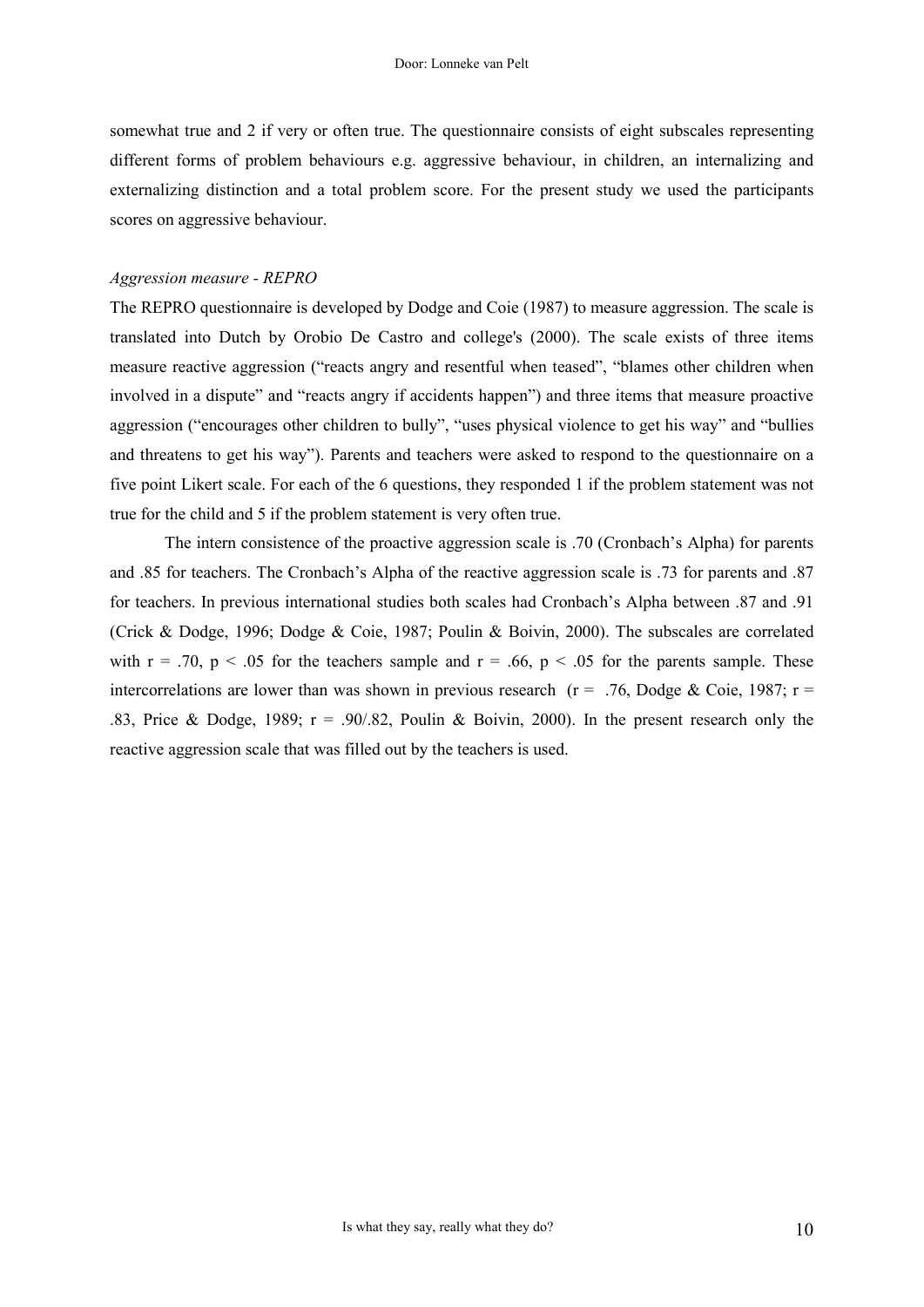#### **Results**

#### Blaming other and the SIP-questionnaires

Both typically developing boys and aggressive boys did not show significant correlations between blaming other during the game and the response to the SIP questions right after the game (see table 3 and 4). There appeared to be a negative significant correlation between blaming other during the game and the computerized vignettes for the group as a whole  $(r = -.278, p < .05)$  and for the typically developing boys ( $r = -0.331$ ,  $p < 0.05$ ). For the group as a whole we found a small but significant correlation between the answers to the SIP questions after the game and the computerized SIP vignettes. This correlation is not significant for the two separate groups.

|                   | Blaming other | SIP after game |
|-------------------|---------------|----------------|
| SIP after game    | .100          |                |
| SIP computer task | $-278*$       | $221*$         |

Table 2. Correlations between blaming other and the SIP questionnaires for the group as a whole \* = significant ( $p < 0.05$ )

|                   | Blaming other | SIP after game |
|-------------------|---------------|----------------|
| SIP after game    | .130          | -              |
| SIP computer task | $-331*$       | -198           |

Table 3. Correlations between blaming other and the SIP questionnaires for the typically developing boys  $* =$  significant ( $p < 0.05$ )

|                   | Blaming other | SIP after game |
|-------------------|---------------|----------------|
| SIP after game    | 018           |                |
| SIP computer task | - 190         | 262            |

Table 4. Correlations between blaming other and the SIP questionnaires for aggressive developing boys

#### Aggressive boys vs. typically developing boys and reactive aggression

A one-way ANOVA was conducted to test for group differences on the reactive aggression scores (see table 5). Aggressive boys showed significantly more teacher-rated reactive aggression than did the typically developing boys as measured with the REPRO ( $M_{td} = 2.15$ ,  $SD_{td} = .90$ ,  $M_{ab} = 3.80$ ,  $SD_{ab} =$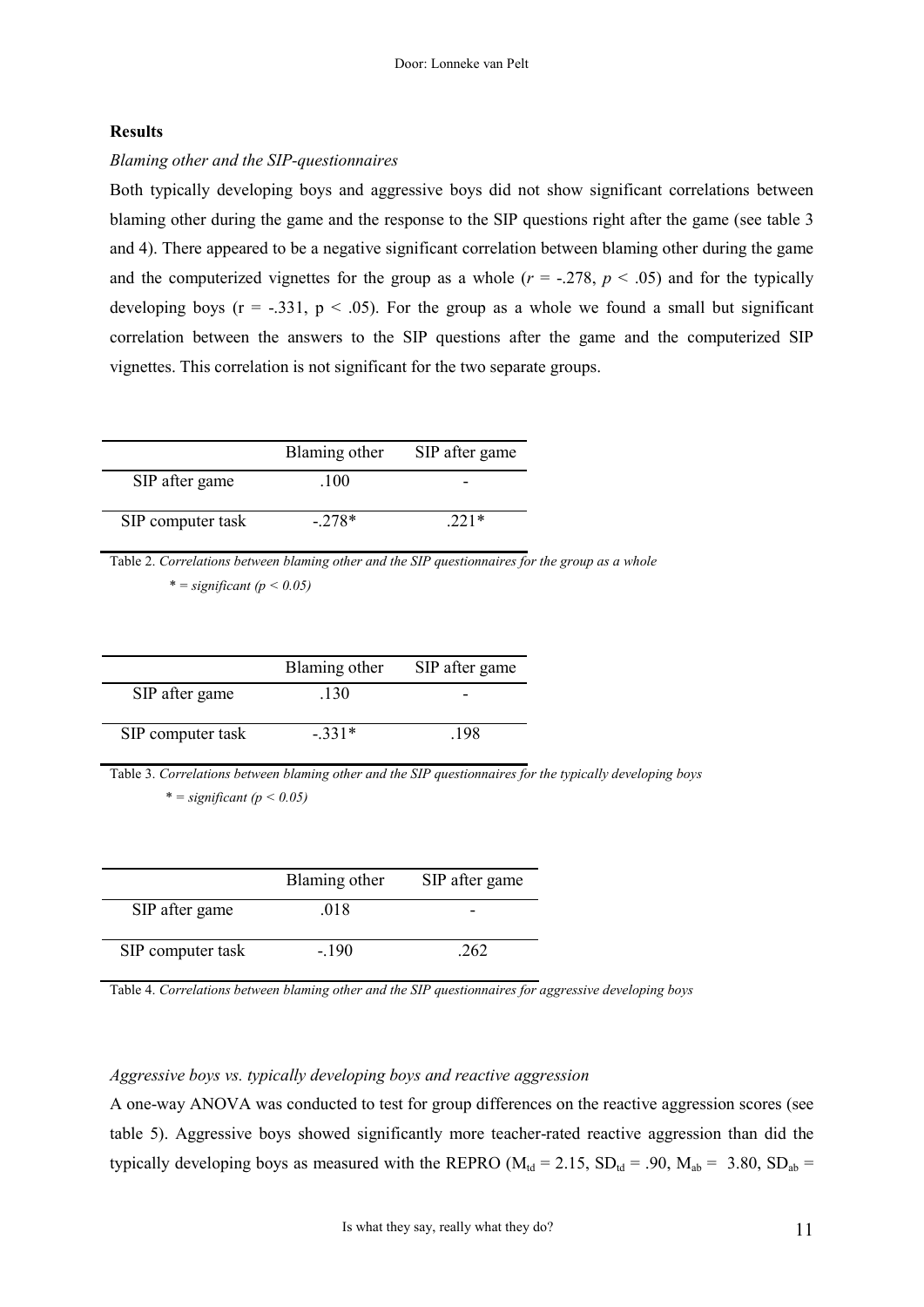.98, F (2,69) = 54.7,  $p < .001$ ). They do not show significantly more reactive aggression during the domino game (F  $(2,64) = 0.22$ ,  $p = .64$ ).

| Between group differences       | Typically developing<br>boys $(TD)$ |           | Aggressive boys (AB) |       |      |
|---------------------------------|-------------------------------------|-----------|----------------------|-------|------|
|                                 | Mean                                | <b>SD</b> | Mean                 | SD.   | Sig. |
| Parent rated aggression (REPRO) | $2.15**$                            | .896      | $3.80**$             | .982  | .000 |
| Aggression during game          | 8.62                                | 5.862     | 9 25                 | 5.086 | .642 |

Table 5. Mean aggression scores of typically and aggressive developing boys on the REPRO and during game session \*\* = Significant ( $p < .001$ )

Figure 3. Mean aggression scores during game and mean teacher-rated aggression scores for the typically developing boys and the aggressive boys.



#### Aggressive vs. typically developing boys and SIP

A one-way ANOVA was conducted to test for group differences on scores of attribution of intent. The aggressive boys did not show significant more attribution bias during the game (blaming other) than the typically developing boys  $F(2,65) = .26$ ,  $p = .61$ ).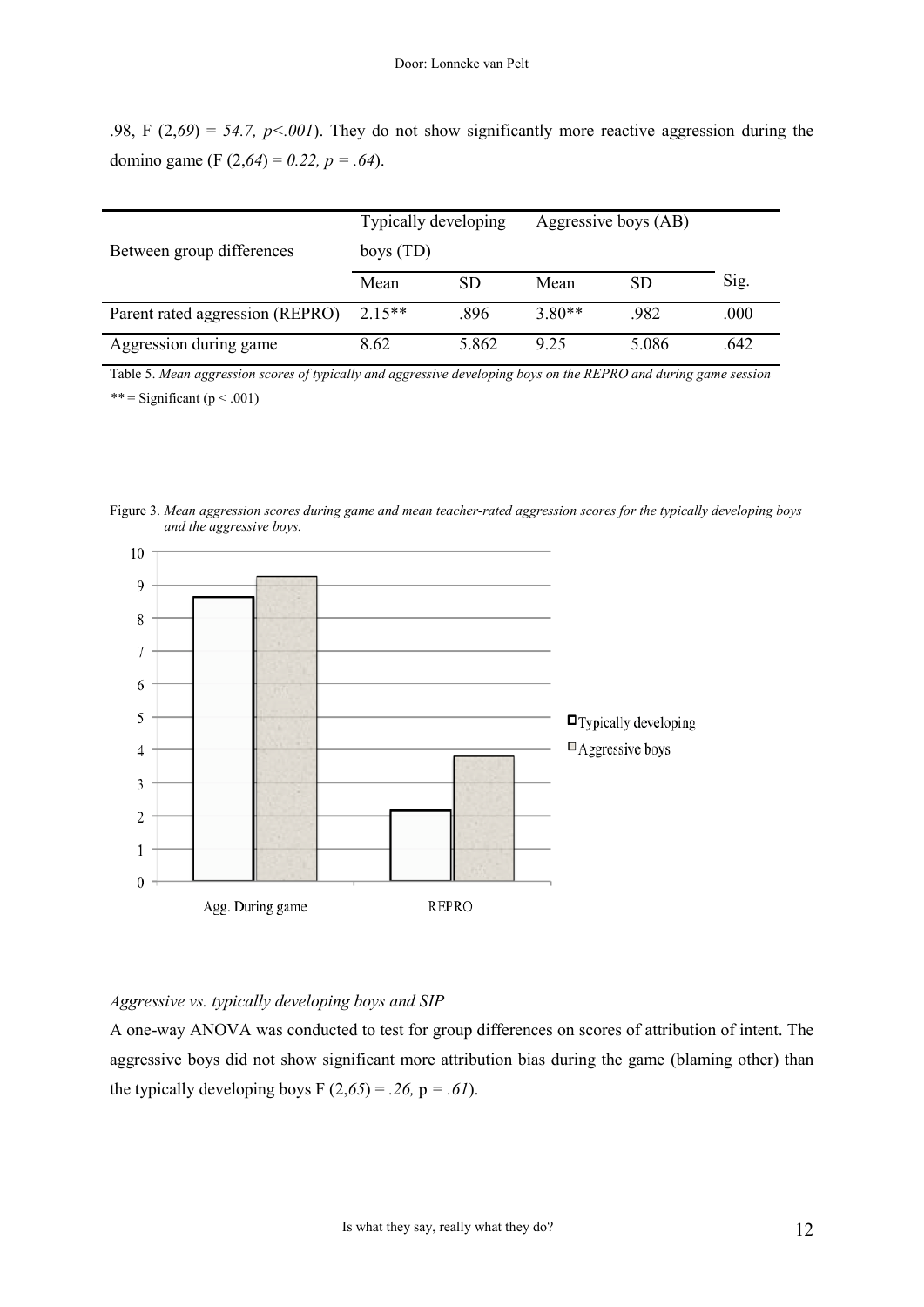| Between group differences          | TD   |           | АB   |      | Sig. |
|------------------------------------|------|-----------|------|------|------|
|                                    | Mean | <b>SD</b> | Mean | SD.  |      |
| Hostile intent measured after game | .81  | .92       | .64  | .74  | .406 |
| Host. int. computerized vignettes  | 4.46 | 3.11      | 4.40 | 2.93 | .936 |
| Blaming other during game          | 2.68 | 2.56      | 2.39 | 194  | 612  |

Table 6. Mean scores and standard deviations of typically and aggressive developing boys on blaming other during the game, the SIP questionnaires right after the game and the computerized SIP vignettes.

There was no significant difference between the two groups in the attribution of intent as measured with the SIP questionnaires, right after the game F  $(2,67) = .699$ , p = .41) or the computerized vignettes F  $(2,65) = .006$ , p = .94).





#### Hostile attribution bias measured after the game and reactive aggression

To find out if reactive aggression was influenced by the hostile attribution bias measured right after the game, a one-way ANOVA was conducted (see figure 3). The boys who didn't attribute hostile intent as measured with the SIP questionnaires, appeared to be less reactive aggressive during the game than the boys who moderately attributed hostile intent (F  $(3,60) = 3.59$ , p < .05). Hostile intent appeared not to predict the aggression score as measured with the REPRO (F  $(3,65) = .244$ , p = .80).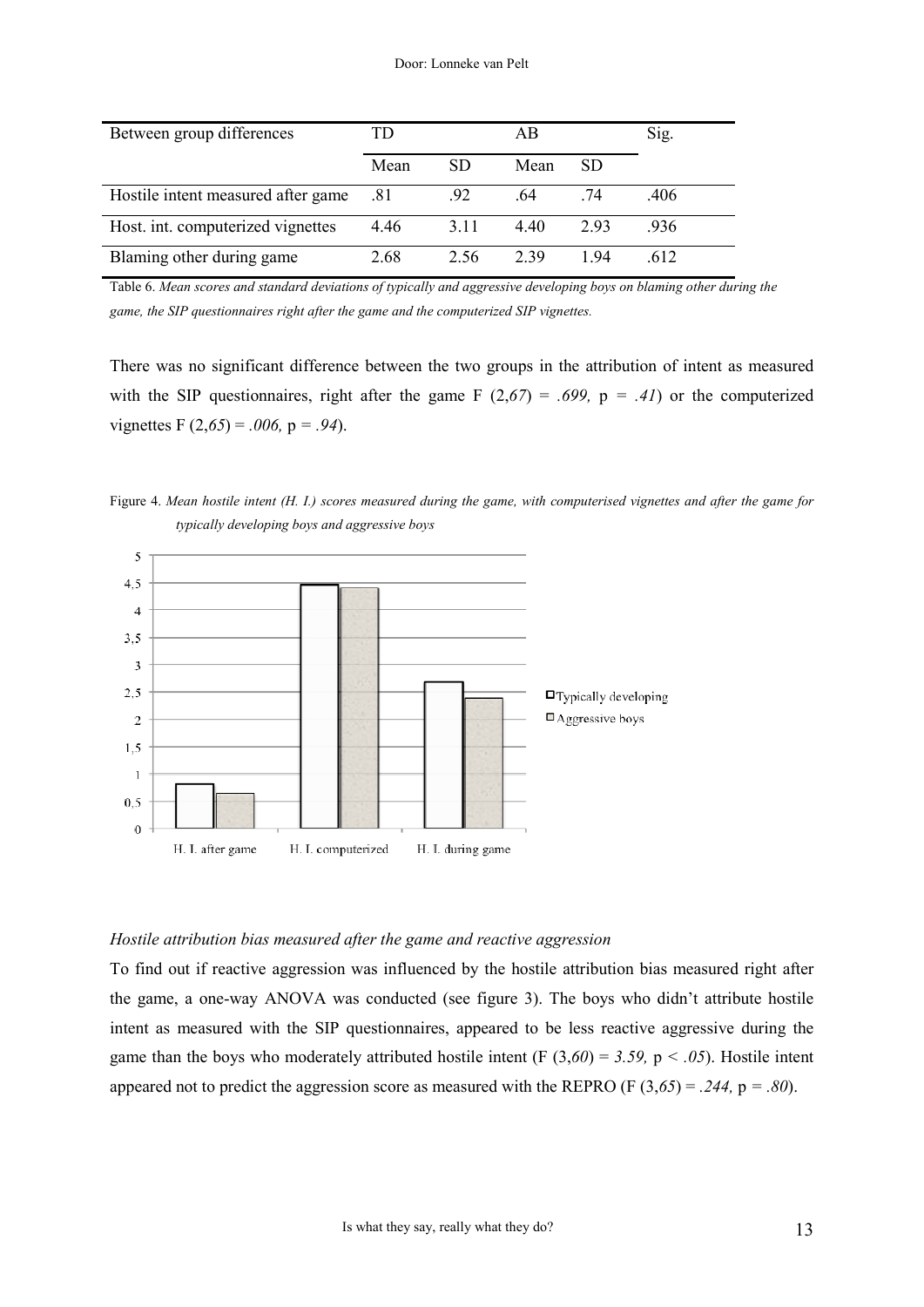| Between group differences   | No hostile intent |      |         |     | Moderate hos. int. High hostile intent |     |      |
|-----------------------------|-------------------|------|---------|-----|----------------------------------------|-----|------|
|                             | Mean              | SD   | Mean    | SD  | Mean                                   |     | Sig. |
| Teacher rated reactive agg. | 297               | 139  | 3.04    | 67  | 2.76                                   | 140 | .80  |
| Reactive agg. during game   | 7.87*             | 4.09 | $12.2*$ | 6.6 | 9.24                                   | 545 | 034  |

Table 7. Mean scores and standard deviations of boys with no, moderate or high hostile intent on reactive aggression during the game and teacher rated reactive aggression for the group as a whole

\* = significant ( $p < 0.05$ )

Hostile intent appeared not to predict the aggression score of the typically developing boys (see table 8) as measured with the REPRO (F  $(3,33) = 1.42$ , p = .256) and as measured during the game (F  $(3,29) = .86$ ,  $p = .43$ ).

| Between group differences   | No hostile intent |      | Moderate hos. int. |     | High hostile intent |       |      |
|-----------------------------|-------------------|------|--------------------|-----|---------------------|-------|------|
|                             | Mean              | SD.  | Mean               | SD  | Mean                | SD    | Sig. |
| Teacher rated reactive agg. | 2.05              | .89  | 2.80               |     | 2.08                | .98   | .26  |
| Reactive agg. during game   | 7.80              | 4.62 | 11.40              | 796 | 9.75                | 6 0 5 | 43   |

Table 8. Mean scores and standard deviations of boys with no, moderate or high hostile intent on reactive aggression during the game and teacher rated reactive aggression for the typically developing boys

For the aggressive developing boys, some differences appeared to be significant. The aggressive boys who didn't attribute hostile intent as measured with the SIP questionnaires, appeared to be less reactive aggressive during the game than the boys who moderately attributed hostile intent (F  $(3,28)$ ) = 3.33,  $p = .05$ ). It was also found that aggressive boys with moderate attribution biases were less aggressive as measured with the REPRO than boys who highly attributed hostile intent (F  $(3,29)$ ) = 3.86,  $p < .05$ ).

| Between group differences   | No hostile intent |      |          |      | Moderate hos. int. High hostile intent |      |      |
|-----------------------------|-------------------|------|----------|------|----------------------------------------|------|------|
|                             | Mean              | SD   | Mean     | SD   | Mean                                   |      | Sig. |
| Teacher rated reactive agg. | 4.00              | 1 09 | $3.17*$  | 61   | $4.40*$                                | .68  | .033 |
| Reactive agg. during game   | 794*              | 3.68 | $12.60*$ | 6.24 | 8.00                                   | 3.94 | .05  |

Table 8. Mean scores and standard deviations of boys with no, moderate or high hostile intent on reactive aggression during the game and teacher rated reactive aggression for the aggressive boys

\* = significant ( $p < 0.05$ )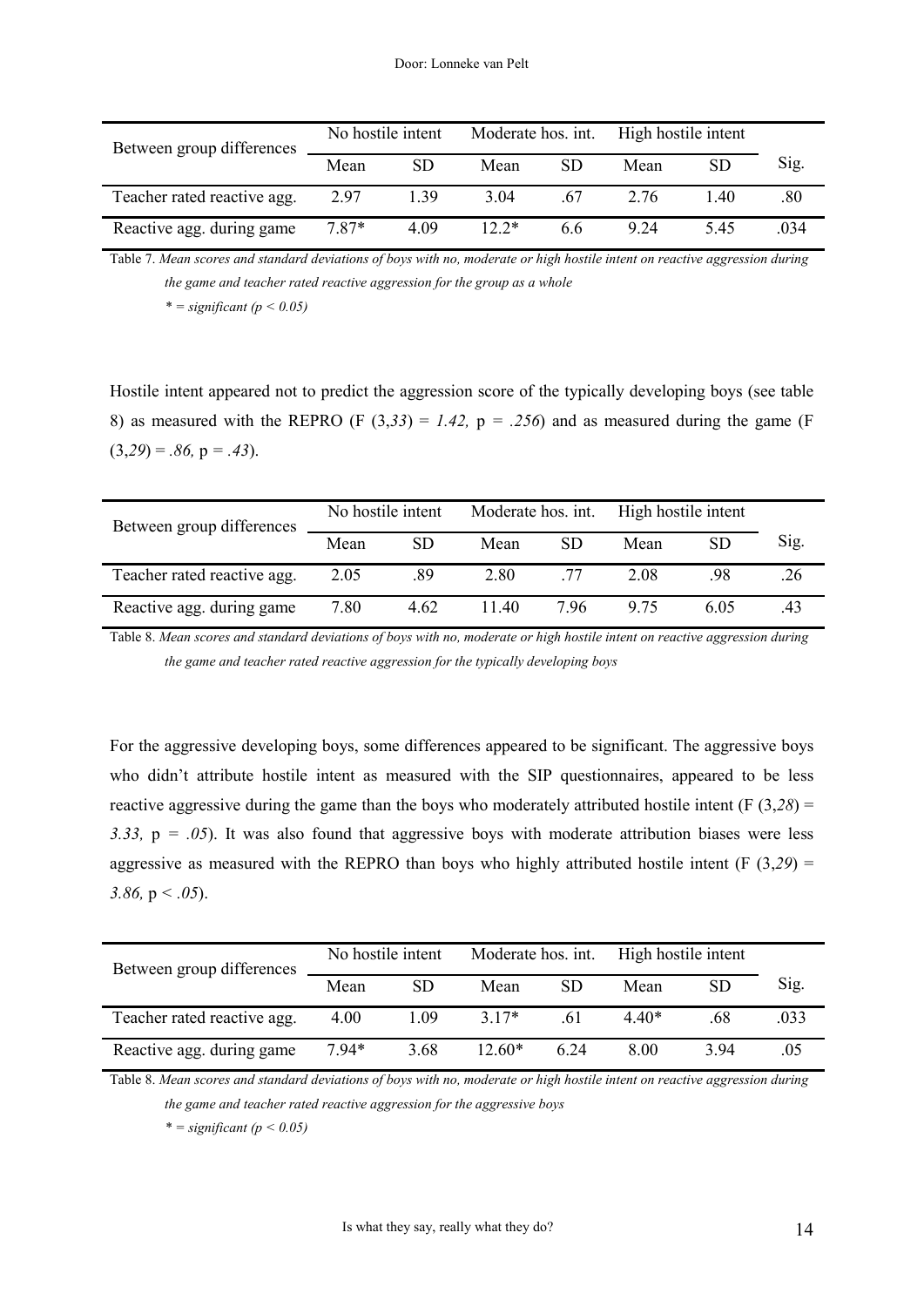



#### Hostile attribution bias measured with computerized vignettes and reactive aggression

To find out if the computerized SIP vignettes predicted aggression, multiple linear aggression analyses were conducted. First the whole group was analysed. Results of this analyses indicated that the hostile attribution bias as measured with the computerized SIP questions didn't predict the reactive aggression score during the game (F (1,60) = 0.01, p = .93). Neither did it predict the teacher-rated reactive aggression score as measured with the REPRO (F  $(1.65) = 1.57$ , p = .22).

Second, the aggressive boys and the typically developing boys were analysed as separate groups. Results of these analyses indicated that the hostile attribution bias as measured with the computerised SIP vignettes didn't predict teacher-rated reactive aggression for the typically developing boys (F (1,36) = .013, p = .91). There appeared to be a significant negative relationship between the hostile intent as measured with the computerized vignettes and the teacher-rated reactive aggression score (F (1,27) = 6.07, p < .05) in aggressive boys. The strength of this relationship expressed as a standardised coefficient is -.43 ( $p < .05$ ). From the variance of the reactive aggression rated by the teacher 18% can be explained by hostile attribution bias as measured with the computerized vignettes.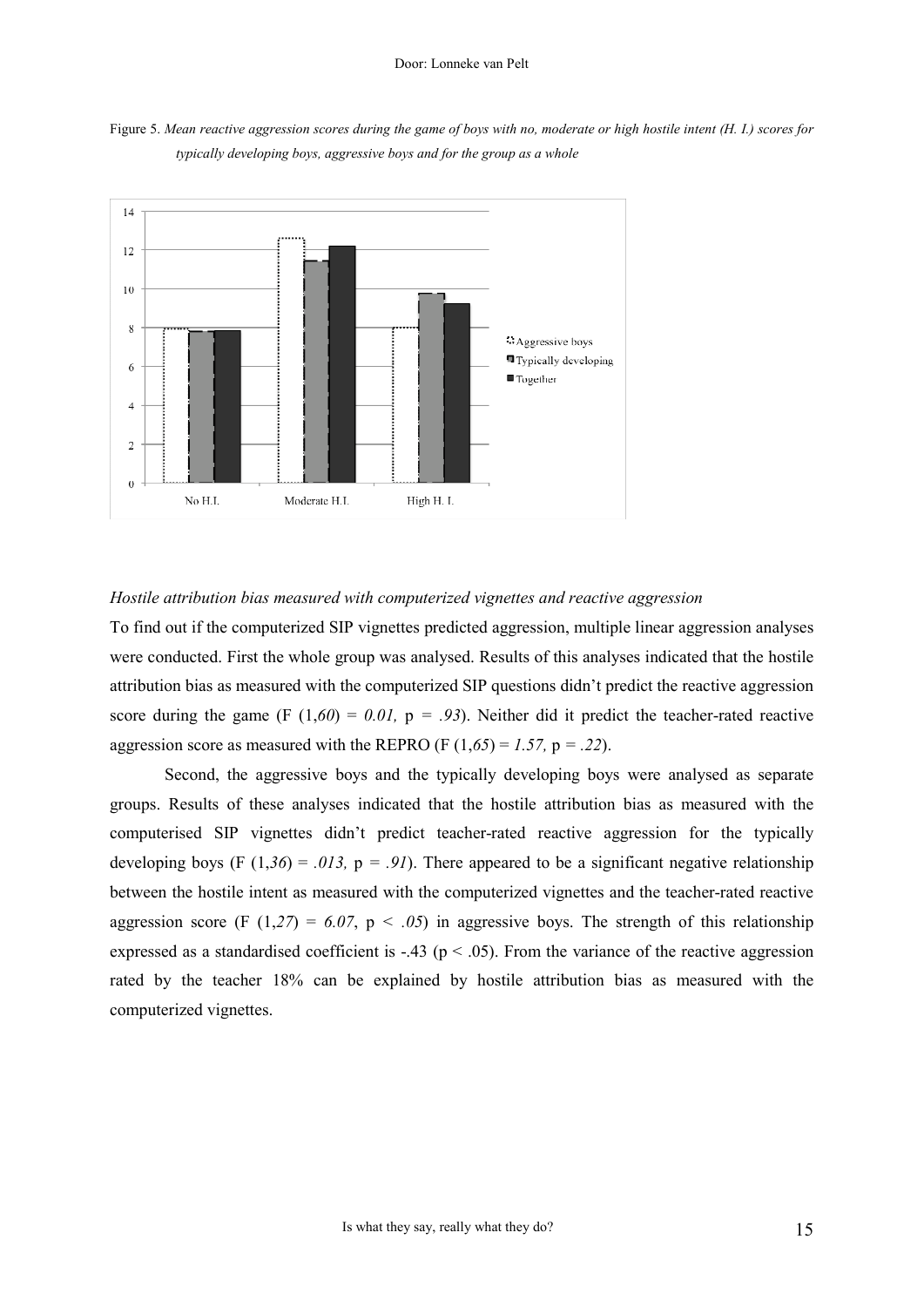|                      | <b>Beta</b> | $\mathbf{R}^2$ | Sig.  |
|----------------------|-------------|----------------|-------|
| Typically developing | $-.019$     | (0()           | 91    |
| Aggressive boys      | - 428       | -18            | $02*$ |
| Group as a whole     | $-154$      | 02             | 22    |

Table 9. Correlations coefficients and proportions explained variance of the teacher-rated aggression score, by hostile attribution bias measured with the computerised vignettes for the aggressive boys, the typically developing boys and the group as a whole

\* = significant ( $p < .05$ )

Hostile attribution bias measured with the computerised vignettes appeared not to predict aggression during the game for the typically developing boys (F  $(1,32) = 2.09$ , p = .158). Hostile intent as measured with the computerized vignettes significantly predicted reactive aggression during the game in a positive direction (F (1,26) = 4.38, p = .05) in aggressive boys. The strength of this relationship expressed as a standardised coefficient is .38 ( $p = .05$ ). From the variance of the reactive aggression rated by the teacher 14% can be explained by hostile attribution bias as measured with the computerized vignettes.

|                      | <b>Beta</b> | $\mathbf{R}^2$ | Sig.   |
|----------------------|-------------|----------------|--------|
| Typically developing | -.247       | -06            | .16    |
| Aggressive boys      | .380        | -14            | $.05*$ |
| Group as a whole     | 012         | $($ $()()$     | 93     |

Table 10. Correlations coefficients and proportions explained variance of the reactive aggression during the game, by hostile attribution bias measured with the computerised vignettes for the aggressive boys, the typically developing boys and the group as a whole

\* = significant ( $p < .05$ )

#### Hostile attribution bias during the game and teacher-rated reactive aggression

To find out if the hostile attribution bias during the game predicted teacher-rated reactive aggression, multiple linear aggression analyses were conducted (see table 11). First the whole group was analysed. Results of this analyses indicated that the hostile attribution bias measured during the game didn't predict the teacher-rated reactive aggression score  $(F, (1, 64) = 0.70, p = .41)$ .

 Second, the aggressive boys and the typically developing boys were analysed as separate groups. Results of these analyses indicated that the hostile attribution bias measured during the game didn't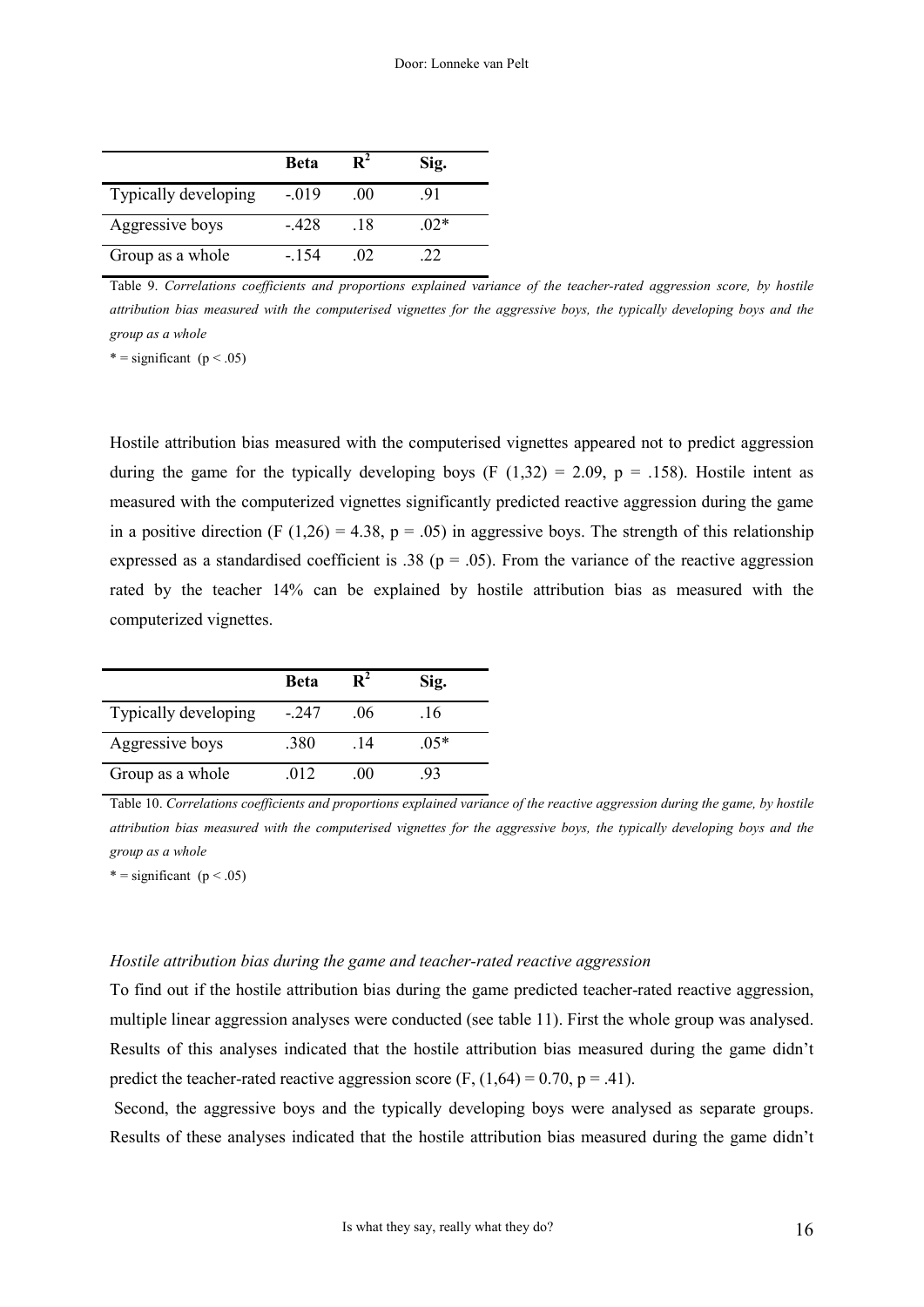predict teacher-rated reactive aggression for the typically developing boys (F (1,32) = .628, p = .43). Neither did it predict the teacher rated reactive aggression score for the aggressive boys (F  $(1, 30)$  =  $.074, p = .79$ 

|                      | Beta   | $\mathbf{R}^2$ | Sig. |
|----------------------|--------|----------------|------|
| Typically developing | $-139$ | .019           | 43   |
| Aggressive boys      | $-049$ | -002           | -79  |
| Group as a whole     | $-104$ | -011           | 41   |

Table 11. Correlations coefficients and proportions explained variance of the teacher-rated reactive aggression, by hostile attribution bias during the game for the aggressive boys, the typically developing boys and the group as a whole

#### **Discussion**

The first aim of this study was to establish the correspondence between hostile attributions during the game and hostile attributions as measured with questionnaires and computerized vignettes. We assumed that emotions during the game would influence the level of hostile intent. Our first hypothesis was that the correspondence between the recalled hostile intent after the game and hostile intent during the game is stronger than the correspondence between the hostile intent score during the game and the recalled hostile intent score measured with computerized vignettes.

We find that the amount of hostile intent that boy's display during the game is not correlated to the boys' hostile intent as measured with questionnaires after the game. A second surprising result is that the amount of hostile intent during the game is negatively correlated to the amount of recalled hostile intent measured with the computerized vignettes for the group as a whole and for the typically developing boys. The more hostile intent the boys show during the domino game, the less they display during the computer task and visa versa. There were no significant correlations found for the aggressive subgroup. So, to answer the question we started with: what they say is not what they do.

 An explanation for these findings could be that the emotions during the game have impact on the behaviour of the boys in such a way, that their behaviour is unpredictably influenced. The SIP questionnaires only measure if boys are cognitively able to process social information. Out of the 'heat of the moment' the boys appear not to be able to predict their own actions. (Emotional) self-regulation might play a major role in the explanation of the difference we found. Children at the age of 6 to 8 years old are beginning to develop "the ability to monitor one's own conduct, constantly adjusting it as circumstances bring opportunities to violate inner standards" (Berk, 2003, pp 504). They tend to react more emotional and fast, instead of cognitive and slower. When boys get older, they gradually become more able to regulate behaviour during the course of action using more cognition. Future research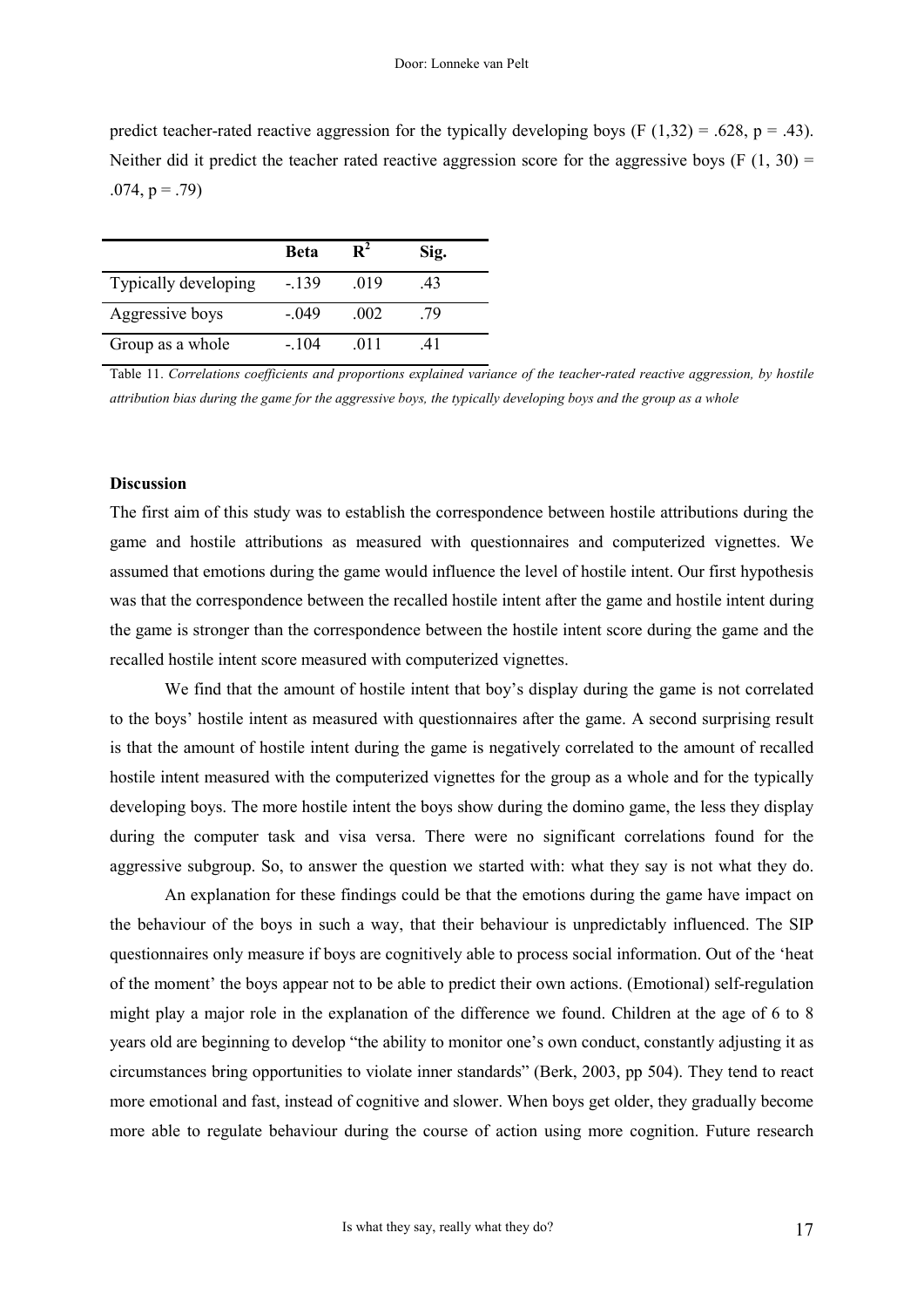should therefore focus on older children to find out if hostile intent as measured with questionnaires is related to hostile intent in behaviour in this age group.

The second aim of this study was to examine the relation between attribution of intent and aggression in typically and aggressive developing boys. We hypothesized that the aggressive boys would have higher levels of teacher-rated reactive aggression and higher levels of reactive aggression during the game than the typically developing boys (A). We also expected the aggressive boys to have higher levels of hostile intent than the typically developing boys (B). We predicted that the difference in reactive aggression levels between aggressive boys and the typically developing boys was mediated by the attribution of hostile intent (C).

When we first look at the teacher-rated aggression scores, we found a significant group difference between aggressive boys and typically developing boys as shown in figure 6. As expected, aggressive boys had higher teacher-rated aggression scores than typically developing boys. Surprisingly, there was no significant group difference in the amount of reactive aggression during the domino game. Typically developing boys and aggressive boys had the same amount of (reactive) aggressive acts.



Figure 6. Hypothesis 2A and results

When we look at the between group results for hostile intent (see figure 7), the results are also not as we predicted. There was no significant group difference found on the hostile attribution scores. Aggressive boys made as much hostile attributions as normal developing boys during the game as well as measured by the (computerized) questionnaires.



Figure 7. Hypothesis 2 B and results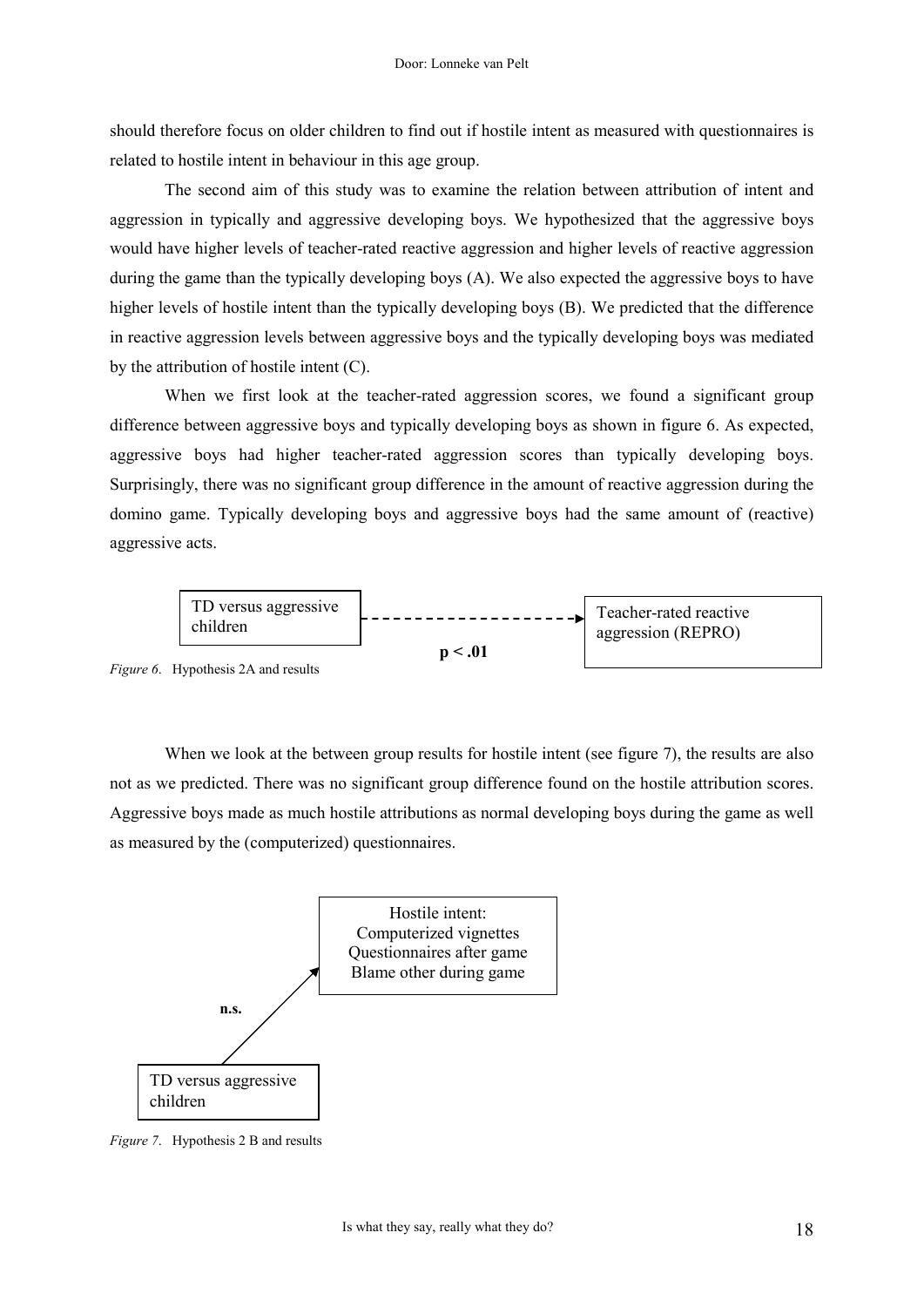Perhaps, the expected difference in the amount of reactive aggression between the two groups will be found when the length of the conflicts or the reconciliation behaviour is taken into consideration. Recent research has suggested that aggressive children have as much conflicts as typically developing children, but they are not able to recognize reconciliation behaviour (Kempes, Orobio de Castro & Sterck, in revision). They are unable to respond to this attempt to reconcile and therefore their conflict start earlier in the game and last longer. Kempes et al. (in revision) found that the length of the conflicts is related to the teacher-rated reactive aggression scores. Future research should focus on establishing the exact differences in aggressive behaviour between aggressive and typically developing boys. If it is not the amount of aggression, than what makes aggressive boys more aggressive?

Another explanation for the absence of a group difference might be that both typically developing boys and aggressive boys were frustrated by this provocative domino game. Therefore both groups react with a certain amount of reactive aggression. The difference between the two groups might become apparent during a more ambiguous situation in which aggressive boys might respond with earlier and stronger aggression. The same explanation might be accountable for the fact that there was no significant group difference found on the hostile attribution scores. The aggressive boys possibly make more hostile attribution errors in a more ambiguous situation than the typically developing boys. For that reason future research should focus on a more ambiguous situation leading to frustration. Typically developing children will be expected to make less hostile attributions in these situations than aggressive boys and therefore they will have lower reactive aggression scores.

 Additionally, because the play sessions were terminated when aggression escalated to a point that was unacceptable, we might have reached a ceiling effect of aggression. The highest point of aggression during the play sessions might not have been the highest possible aggression score of the aggressive children. So even though we expected aggressive children to have more extreme levels of aggression, it was not ethical to examine this hypothesis.

 When we look at the results of the last hypothesis (see figure 8), we find that hostile intent measured with vignettes directly after the game predicted some of the aggression scores during the game. However the results did not correspond with our expectations. The boys who didn't attribute hostile intent as measured with the SIP questionnaires, appeared to be less reactive aggressive during the game than the boys who moderately attributed hostile intent. Interestingly, boys who highly attributed hostile intent showed no more reactive aggression than boys who had no hostile attribution bias. The results for the aggressive children were similar and significant, as well as the results for the typically developing subgroup (although not significant). So, in contrast to what we expected, reactive aggression during the game was highest among the boys who moderately attributed hostile intent. The teacher-rated aggression was higher among the aggressive boys with a high hostile attribution bias as measured after the game, than among aggressive boys with moderate attribution biases (but not more aggressive than boys without the hostile intent as measured after the game).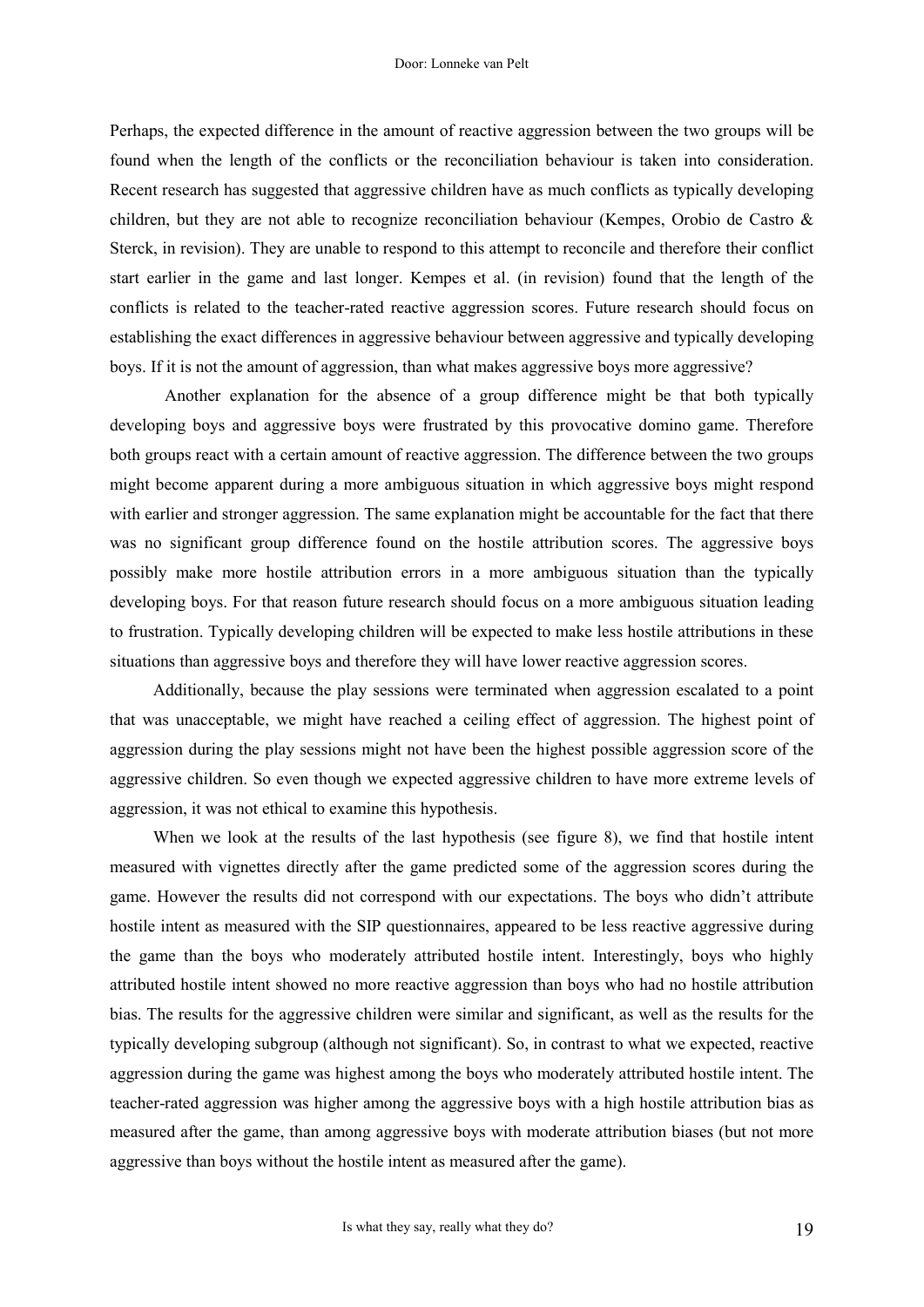

Figure 8. Hypothesis 2 C and results for the both typically developing boys and the aggressive boys

A remark has to be made on these results. The group of aggressive children that highly attributed hostile intent was small (N=5), which might explain why the difference is not found for this group of children. However as shown in figure 9, the result are stable across the groups and do suggest that the high hostile intent boys are not more aggressive than the moderately hostile intent boys. Perhaps, if the groups of moderate and high hostile intent are merged the results better reflect the reality.

Figure 9. Mean reactive aggression scores during the game of boys with no, moderate or high hostile intent (H. I.) scores for typically developing boys, aggressive boys and for the group as a whole



 When focussing on the results of hostile attribution bias as measured by the computerized vignettes, some interesting results appear (see figure 10). The computerized vignettes explained 14% of the variance in reactive aggression during the game showed by the aggressive boys and 18% of the variance in the teacher-rated aggression score of the aggressive boys. The explained variance of the typically developing boys appeared insignificantly small. So, although hostile attribution bias did account for some of the variances in reactive aggression scores, the correlations found are small and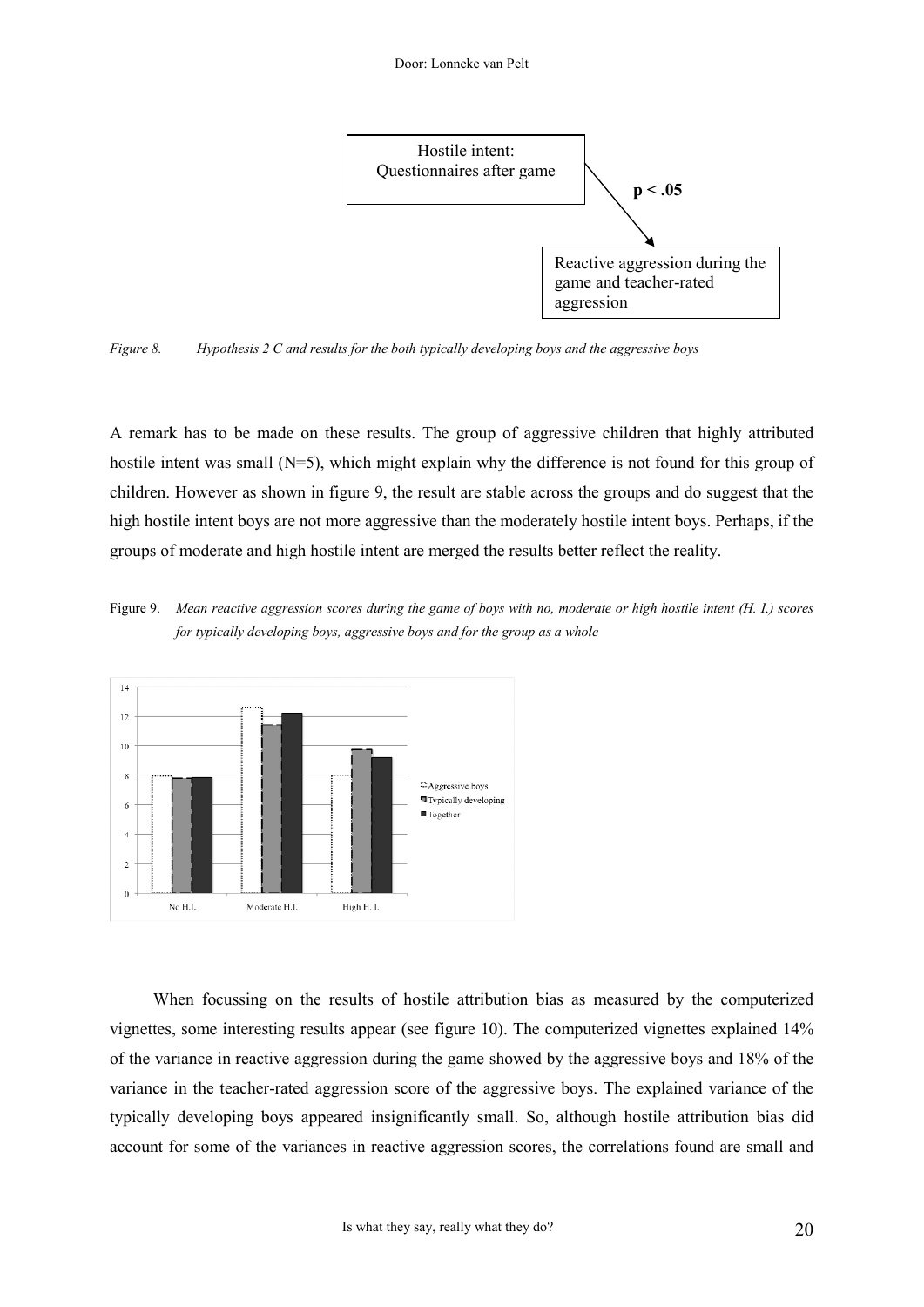only significant for the aggressive children. Hostile intent during the game was, for both typically developing and aggressive children, unrelated to teacher-rated aggression.



Figure 10. Hypothesis 2 C and results for the aggressive boys

 These surprising findings could possibly be explained by the age of the boys. Recent research from Kean et al. (2005; in Lansford et al., 2006) established that patterns of SIP problems during elementary school did not predict externalizing behaviours in grade 11. However, patterns of SIP problems in grade 8 predicted two of the four measures of externalizing in grade 11. This is consistent with previous research showing that as children develop, social cognition becomes more strongly connected with actual behaviour (Lansford et al., 2006) and that beliefs about aggression begin to predict aggressive behaviour after the age of eight years (Huesmann & Guerra, 1997, in Lansford et al., 2006). So again, future research should focus on older children to really establish the impact of social information processing on behaviour.

 The results might also have been influenced by some limitations of the current study. First, we measured hostile intent during the game by counting the amount of times the boys blamed the other for an ambiguous intent. The consequence of this method is that we could only measure the hostile intent when the boys verbalized it. It is likely that the boys have had unspoken attributions that influenced their behaviour and therefore e.g. their amount of reactive aggression. Second, analyses of the separate groups of typically developing and aggressive children gave a more accurate image of social information processing, but the created groups were perhaps too small. There was no power analysis conducted, but methodological power problems might explain why some differences remained insignificant. Third, social desirability may play a role in the boys' responds to the computerized vignettes and the questionnaires. The boys were aware of the answers that are most favourable and possibly even use this to determine what they would do. Additionally, the awareness of the present they would receive after the games might have influenced their behaviour during the game. Future research should include a measure for social desirability and perhaps rethink the timing of the gift offering.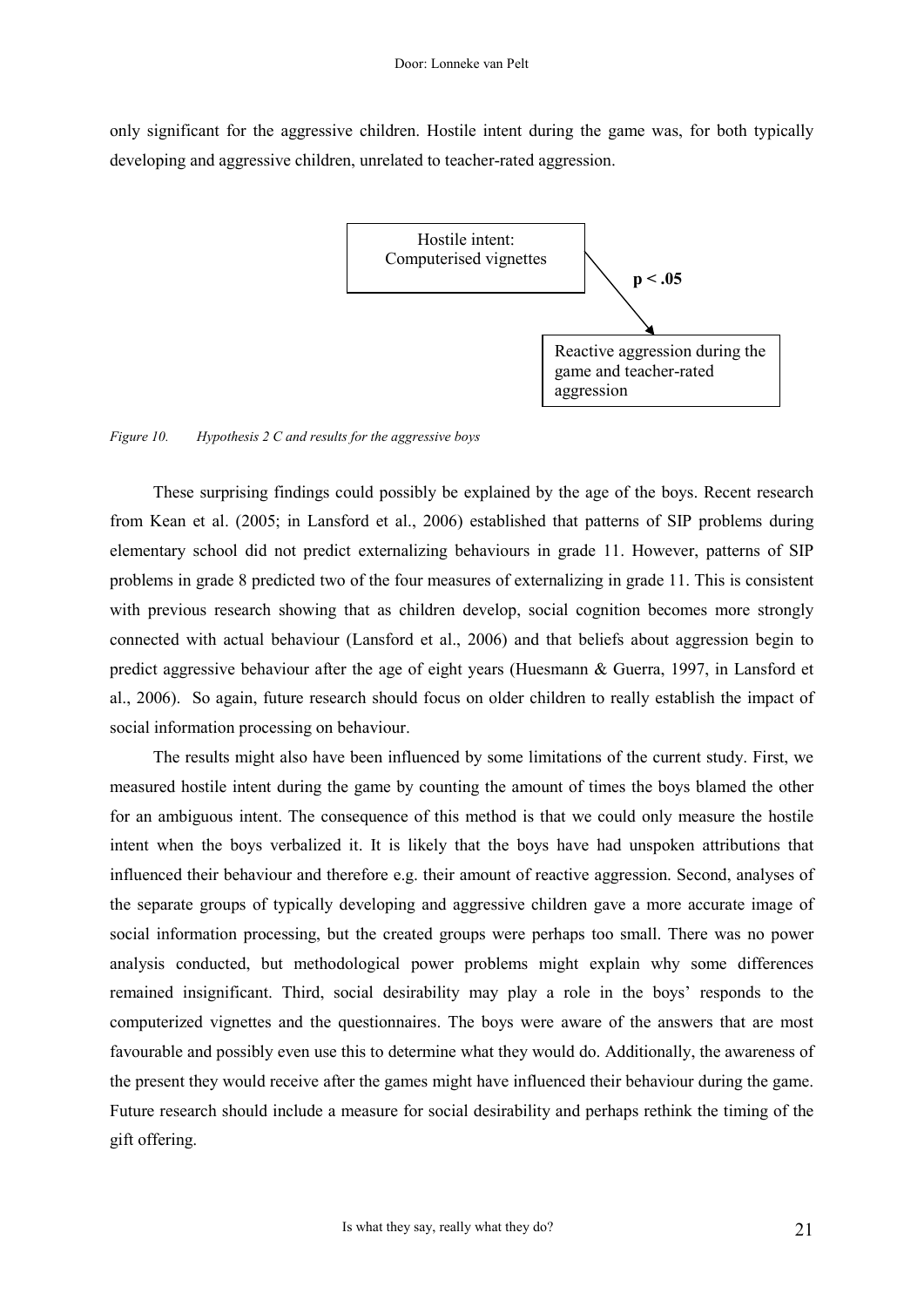Overall the results suggest that the answers to the SIP questionnaires do not predict behaviour. The questionnaires (after the game and the computerized vignettes) seem to measure the cognitive ability to process social information without the emotions that are part of actual (provocative) situations. Second (see figure 11) we can conclude that there was no behavioural difference in the frequency of aggressive acts between typically developing boys and aggressive boys, although the teacher-rated aggression score of the aggressive boys was higher. Also the aggressive boys didn't attribute more hostile intent. The amount of hostile attribution did account for some of the variances in reactive aggression scores but the correlations found are small and only significant for the aggressive children.



Figure 11. Hypothesis 2 and results

Future research should further investigate the above results. If children response to SIP questionnaires is indeed unrelated to actual behaviour, this will have an impact on treatment aspects of antisocial behaviour. For example, cognitive behavioural therapies are based on the adjustment of social information processing by offering social cognitive problems. Therapists try to alter the way children process social information by learning children e.g. different ways to solve the social dilemmas (response generation) or by helping them to select the right way to respond in different situations (response evaluation). If children are unable to generalize this knowledge to actual situations in which the child gets emotionally aroused, than perhaps adjusting aspects of these therapies can improve the effectiveness of treatment.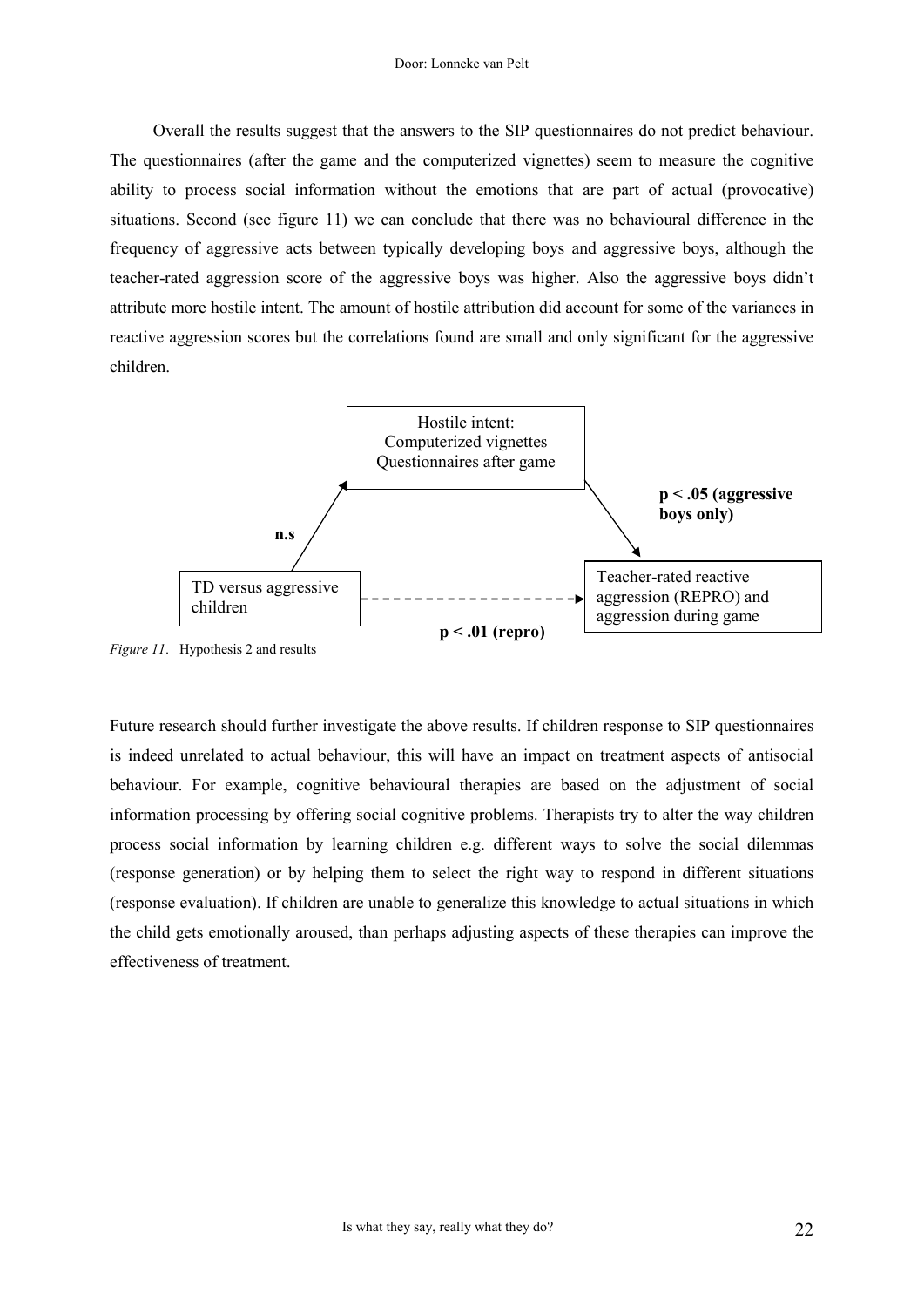#### **References**

- Achenbach, T.M. (1991). Manual for the Child Behaviour Checklist/4-18 and 1991 profile. University of Vermont: Burlington, Vermont.
- Asarnow, J. R., & Callan, J. W. (1985). Boys with peer adjustment problems: Social cognitive processes. Journal of Consulting and Clinical Psychology, 53, 80–87.
- Berk, L. A. (2003). Child Development. Allyn and Bacon USA.
- Berkowitz, L. (1993). Aggression: Its causes, consequences, and control. New York: Academic Press.
- Burgess, K.B., Wojslawowicz, J.C., Rubin, K.H., Rose-Krasnor, L., & Booth-LaForce, C. (2006). Social information processing and coping strategies of shy/withdrawn and aggressive children: does friendship matter? Child Development, 77, 371 – 383.
- Crick, N.R., & Dodge, K.A. (1994). A review and reformulation of social information processing mechanisms in children's social adjustment. Psychological Bulletin, 115, 74-101.
- Crick, N.R., & Dodge, K.A. (1996). Social information-processing mechanisms in reactive and proactive aggression. Child Development, 67, 993 – 1002.
- Dodge, K. A., Bates, J. E., & Pettit, G. S. (1990). Mechanisms in the cycle of violence. Science, 250, 1678–1683.
- Dodge, K.A., & Coie, J.D. (1987). Social-information processing factors in reactive and proactive aggression in children's peer groups. Journal of Personality and Social Psychology, 53, 1146– 1158.
- Dodge, K. A., Pettit, G. S., McClaskey, C. L., & Brown, M. (1986). Social competence in children. Monographs of the Society for Research in Child Development, 51.
- Dodge, K.A., & Schwartz, D. (1997). Social information processing mechanisms in aggressive behaviour. In: Breiler J, Stoff DM (eds) Handbook of antisocial behavior (pp. 171-180) New York: John Wiley & Sons, Inc.
- Fontaine, R.G. (2008). On-line social decision making and antisocial behavior: some essential but neglected issues. Clinical Psychology Review, 28, 17 – 35.
- Guerra, N.G., & Slaby, R.G. (1989). Evaluative factors in social problem solving by aggressive boys. Journal of Abnormal Child Psychology, 17, 277 – 289.
- Huesmann, P. L., Eron, L. D., Lefkowitz, M. M., & Walder, L. O. (1984). The stability of aggression over time and generations. Developmental Psychology, 20, 1120 – 1134.
- Huesmann, L. R., & Guerra, N. G. (1997). Normative beliefs and the development of aggressive behavior. Journal of Personality and Social Psychology, 72, 1–12.
- Katsurada, E. & Sugawara, A.I. (1998). The relationship between hostile attribution bias and aggressive behavior in preschoolers. Early Childhood Research Quarterly, 13, 623 – 636.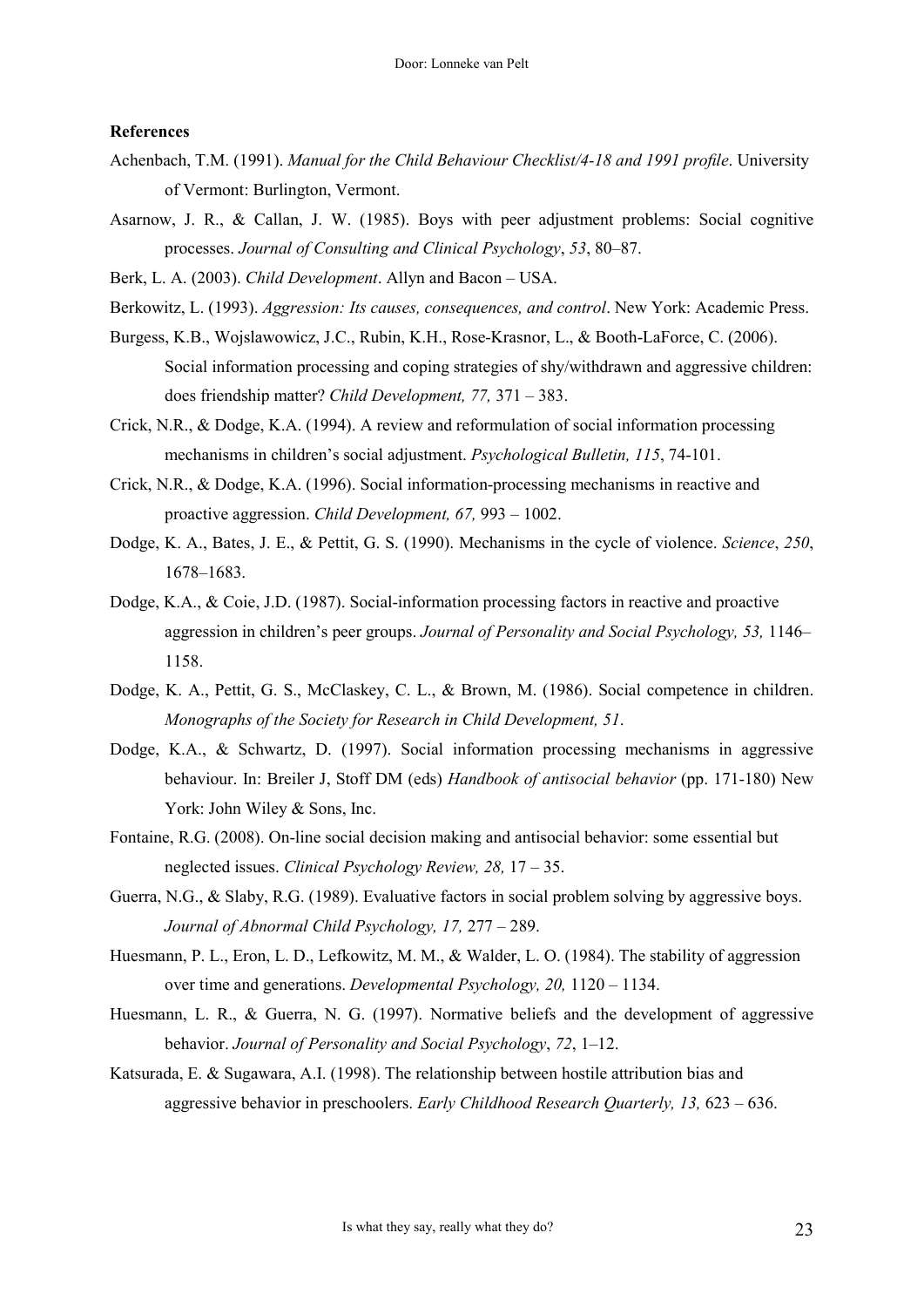- Kempes, M., Matthys, W., Vries, de H., & Engeland, van H. (2005). Reactive and proactive aggression in children. A review of theory, findings and the relevance for child and adolescent psychiatry. European Child and Adolescent Psychiatry, 14, 11 – 19.
- Kempes, M. M., Orobio de Castro, B. & Sterck, E. H. M. (in revision). Conflict management in aggressive children: do they reconcile?
- Lansford, J.E., Malone, P.S., Dodge, K.A., Crozier, J.C., Pettit, G.S., & Bates, J.E. (2006). A 12-year prospective study of patterns of social information processing problems and externalising behaviors. Journal of Abnormal Child Psychology, 34, 715 – 724.
- Lemerise, E.A., & Arsenio, W.F. (2000). An integrated model of emotion processing and cognition in social information processing. Child Development, 71, 107 – 118.
- Maassen, G.H., Boxtel, van H.W., & Goossens, F. A. (2005). Reliability of nominations and twodimensional rating scale methods for sociometric status determination. Applied Developmental Psychology, 26,  $51 - 68$ .
- Milich, R., & Dodge, K.A. (1984). Social information processing in child psychiatric populations. Journal of Abnormal Child Psychology, 12, 471– 490
- Orobio de Castro, B. (2000). Social information processing and emotion in antisocial boys. Amsterdam: PI Research. Journal of Clinical Child Psychology, 28, 25–43.
- Orobio de Castro, B., Veerman, J.W., Koops, W., Bosch, J.D., & Monshouwer, H.J. (2002). Hostile attribution of intent and aggressive behavior: A meta-analysis. Child Development, 73, 916 – 934.
- Orobio de Castro, B., Merk, W., Koops, W., Veerman, J.W., & Bosch, J.D. (2005). Emotions in social information processing and their relations with reactive and proactive aggression in referred aggressive boys. Journal of Clinical Child and Adolescent Psychology, 34, 105 – 116.
- Polman, H., Orobio de Castro, B., Thomaes, S. E., & Van Aken, M.A.G (in press.). New directions in measuring reactive and proactive aggression: Validation of a teacher questionnaire. Manuscript submitted for publication.
- Polman, H., Orobio de Castro, B., Koops, W., Boxtel, H.W., & Merk, W.W. (2007). A metaanalysis of the distinction between reactive and proactive aggression in children and adolescents. Journal of Abnormal Child Psychology, 35, 522 – 535.
- Poulin, F. & Boivin, M. (2000). The role of proactive and reactive aggression in the formation and development of boys' friendships. Developmental Psychology, 36, 233 – 240.
- Sattler, J.M. (1992). Assessment of children: WISC--III and WPPSI--R supplement. San Diego, CA
- Slaby, R. C., & Guerra, N. G. (1988). Cognitive mediators of aggression in adolescent offenders: I. Assessment. Developmental Psychology, 24, 580–588.
- Vandersteene, G., Van Haasen, P.P., De Bruyn, E.E.J., Coestier, P., Pijl, Y.L., Poortinga, U.Y., Lutje Spelberg, H.C., Speoleders-Claes, R., Stinissen, J., (1986). WISC-R, Wechsler intelligence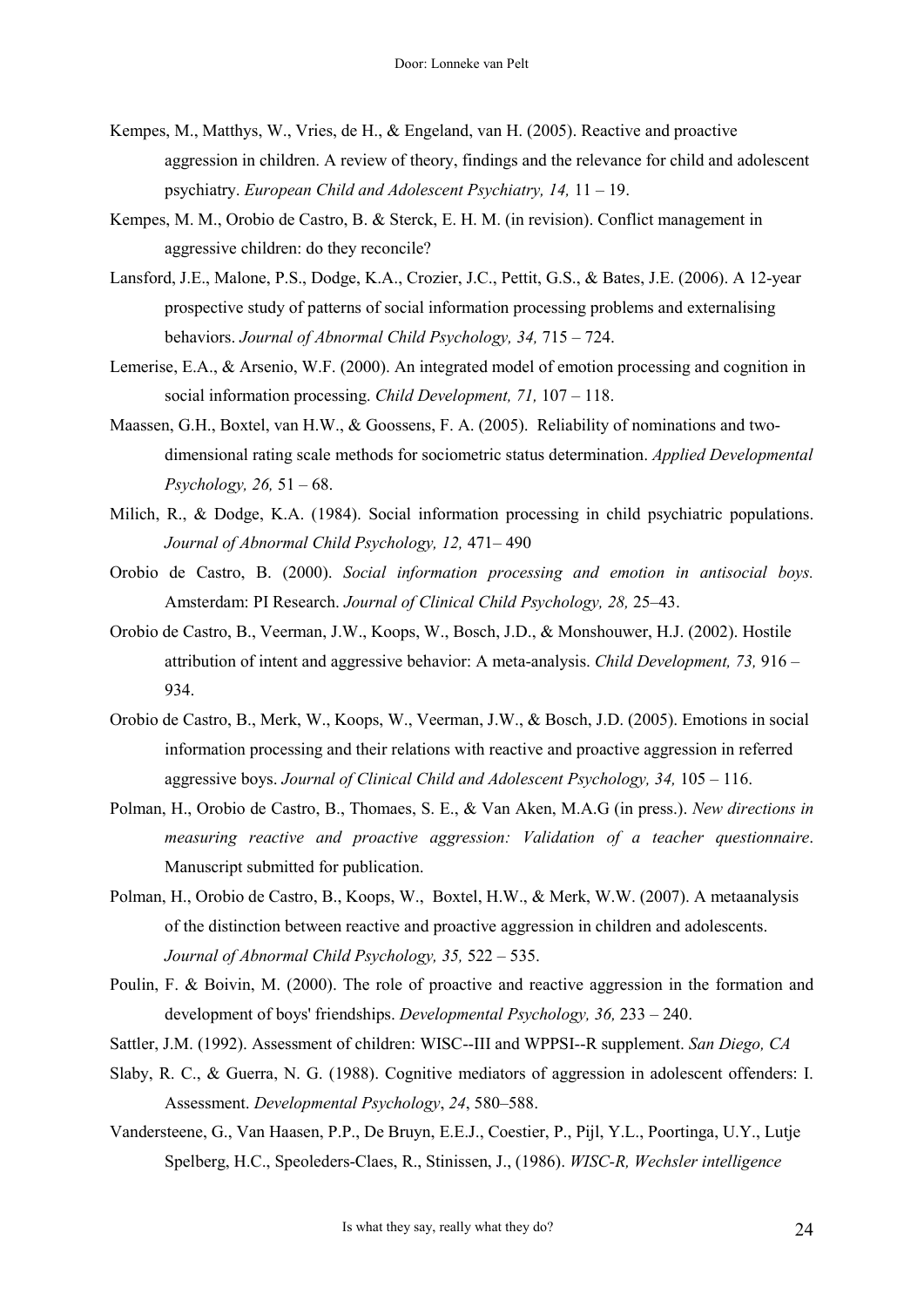scale for children - revised Nederlandstalige uitgave (Dutch version)/ Lisse: Swets and Zeitlinger BV

- Verhulst, F.C., van der Ende, J., Koot, H.M., 1996. Manual for the Child behavior checklist/4-18, (CBCL); Dutch Version. Rotterdam, The Netherlands, Erasmus University, Department of Child And Adolescent Psychiatry, Sophia Children's hospital.
- Vitaro, F., Brendgen, M., & Barker, E.D. (2006). Subtypes of aggressive behavior: a developmental perspective. International Journal of Behavioral Development, 30, 12-19.
- Waldman, I.D. (1996). Aggressive boys' hostile perceptual and response biases: The role of attention and impulsivity. Child Development, 67, 1015 – 1033.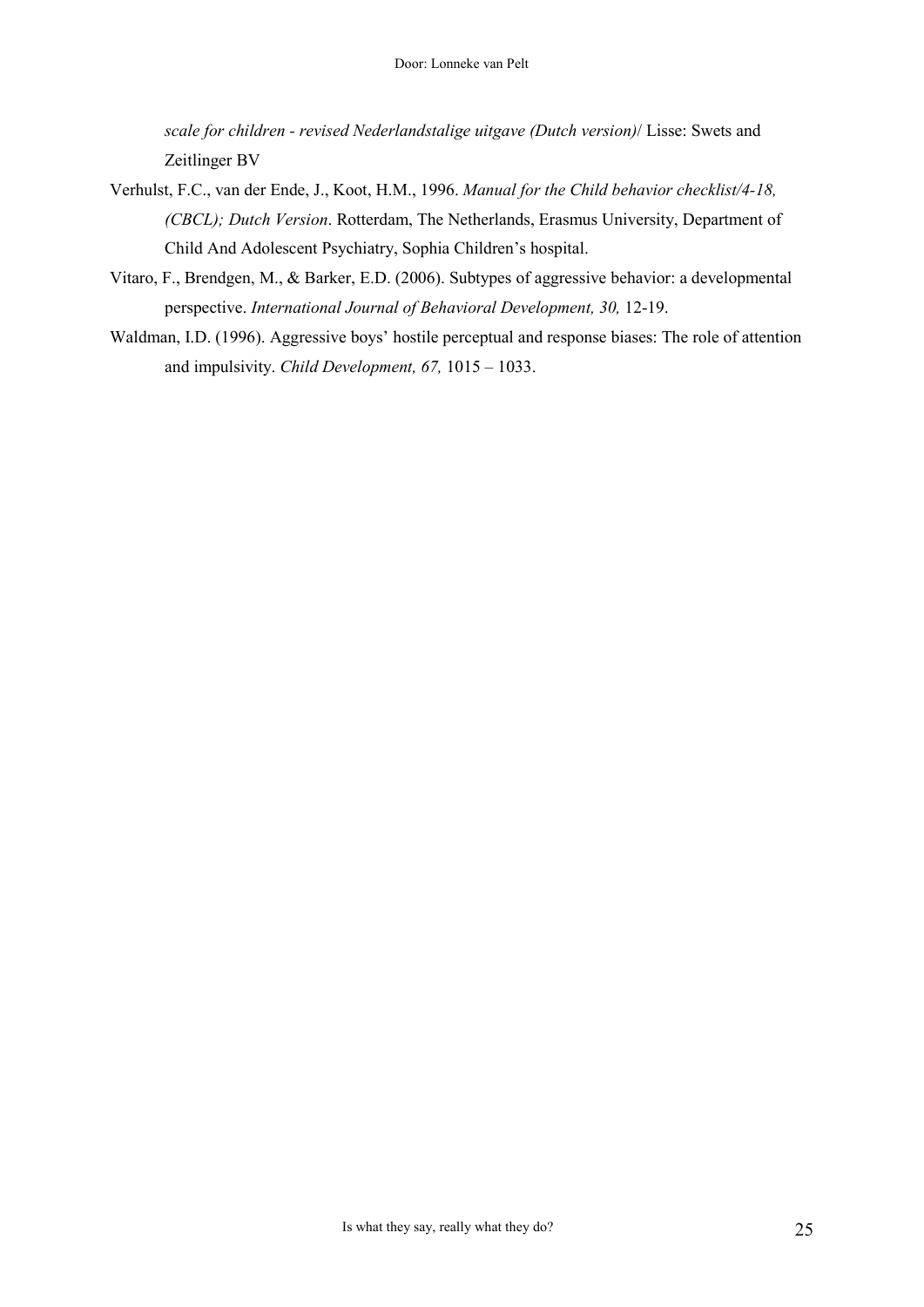#### Appendix 1

#### Aggressive behaviour

- 1. Physical aggression Punching, kicking, biting, fighting, pushing, or throwing objects to the target child.
- 2. Physical threats Physically threatening to hurt the other, for example by making a hitting motion to the other child.
- 3. Verbal threats Verbally threatening to hurt the other, commanding the other accompanied by some threat ('Do this or I'll hit you!'), threatening to disturb the others' game ('I'm going to knock over your pieces'), or threatening to tell a game leader about the others' supposed cheating ('I'm going to tell them you are cheating').
- 4. Derogatory Comment Stressing ones own superiority over the other (' I'm much better at this game then you are'), insulting the other in a personal, bullying way, for example making a remark about a child's obesity to an obese child.
- 5. Verbal abuse Insulting the other, shouting at the other.
- 6. Disturbing game of opponent  $-$  Frustrating the other in achieving the goals of the game, i.e. deliberately knocking over the others domino pieces.
- 7. Disturbing game in general Frustrating the game in general, also for oneself, usually out of frustration with the game situation, i.e. deliberately knocking over all the domino pieces, also ones own.
- 8. Cheat Manipulating a game by deliberately violating the rules of the game.
- 9. Encourage the other to cheat Verbally encouraging the other to violate the rules of the game.
- 10. Take and grab Grabbing an object from the other without the others permission.
- 11. Blaming other Blaming the other for an unwanted situation, in for example saying 'It's your fault the pieces fell over', saying 'hey thanks a lot' or saying the other child's name in a blaming way.
- 12. Commanding Commanding the other to do something, suggesting something in a commanding way ('Don't let the pieces fall over' or 'Do this or that').
- 13. Temper tantrum Jumping up and down in rage, screaming, lying on the floor kicking etc.
- 14. Symbolic redirection The initiator and/or victim would direct their frustration at an object by hitting or kicking it.
- 15. Displaying frustration towards other Directing the frustration towards the other, verbally or non-verbally.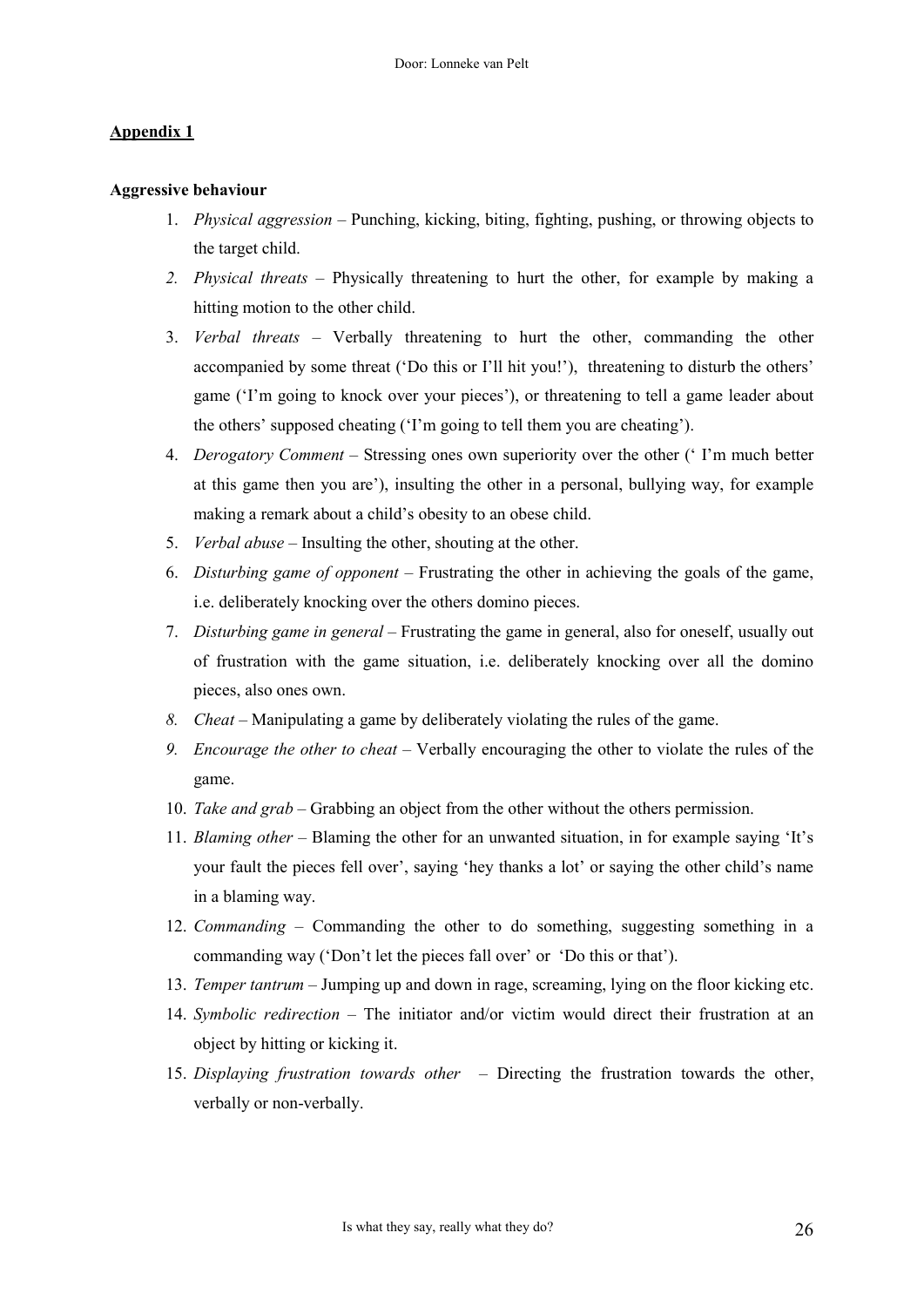## Appendix 2

## SIP questionnaires after the game

| Participant: | . | Playmate: | . |
|--------------|---|-----------|---|
| Date:        | . | Coach:    | . |

#### B-Daman

| Vragen                                                              | Antwoorden    | <b>Vragen</b>       | Schalen |
|---------------------------------------------------------------------|---------------|---------------------|---------|
|                                                                     |               |                     |         |
| 1) Hoe ging het?                                                    |               |                     |         |
| 2a) Vond je het leuk?                                               |               | 2b) Hoe leuk?       |         |
| 3a) Was je blij?                                                    | .             | 3b) Hoe blij?       |         |
| 4a) Was je boos?                                                    |               | 4b) Hoe boos?       |         |
| 5a) Was je verdrietig?                                              |               | 5b) Hoe verdrietig? |         |
|                                                                     |               |                     |         |
| 6a) Vond je X aardig?                                               |               | 6b) Hoe aardig?     |         |
| 7a) Speelde X de baas?                                              |               | 7b) Hoe bazig?      |         |
|                                                                     |               |                     |         |
| 8a) Vond X jou aardig?                                              |               | 8b) Hoe aardig?     |         |
| 9a) Vond X dat jij de baas speelde?                                 | .             | 9b) Hoe bazig?      |         |
|                                                                     |               |                     |         |
| 10a) Heb je vals gespeeld?                                          |               | 10b) Hoe vals?      |         |
| 11a) Heeft X vals gespeeld?                                         |               | 11b) Hoe vals?      |         |
|                                                                     |               |                     |         |
| Ik zag dat X de B-daman iets voor de streep zette) Weet je dat nog? |               |                     |         |
| 12) waarom deed hij dat?                                            |               |                     |         |
| 13) Deed hij dit expres/per ongeluk?                                |               |                     |         |
| 14a) Was dat gemeen bedoeld?                                        |               | 14b) Hoe gemeen?    |         |
| 15) Wat deed jij toen?                                              |               |                     |         |
|                                                                     |               |                     |         |
| Het volgende spel is                                                | <b>Domino</b> |                     |         |
| 16a) Ben je daar goed in?                                           | .             | 16b) Hoe goed?      |         |
| 17a) Denk je dat X er goed in is?                                   |               | 11b) Hoe goed?      |         |
| 18) Wie gaat er winnen, denk je?                                    |               |                     |         |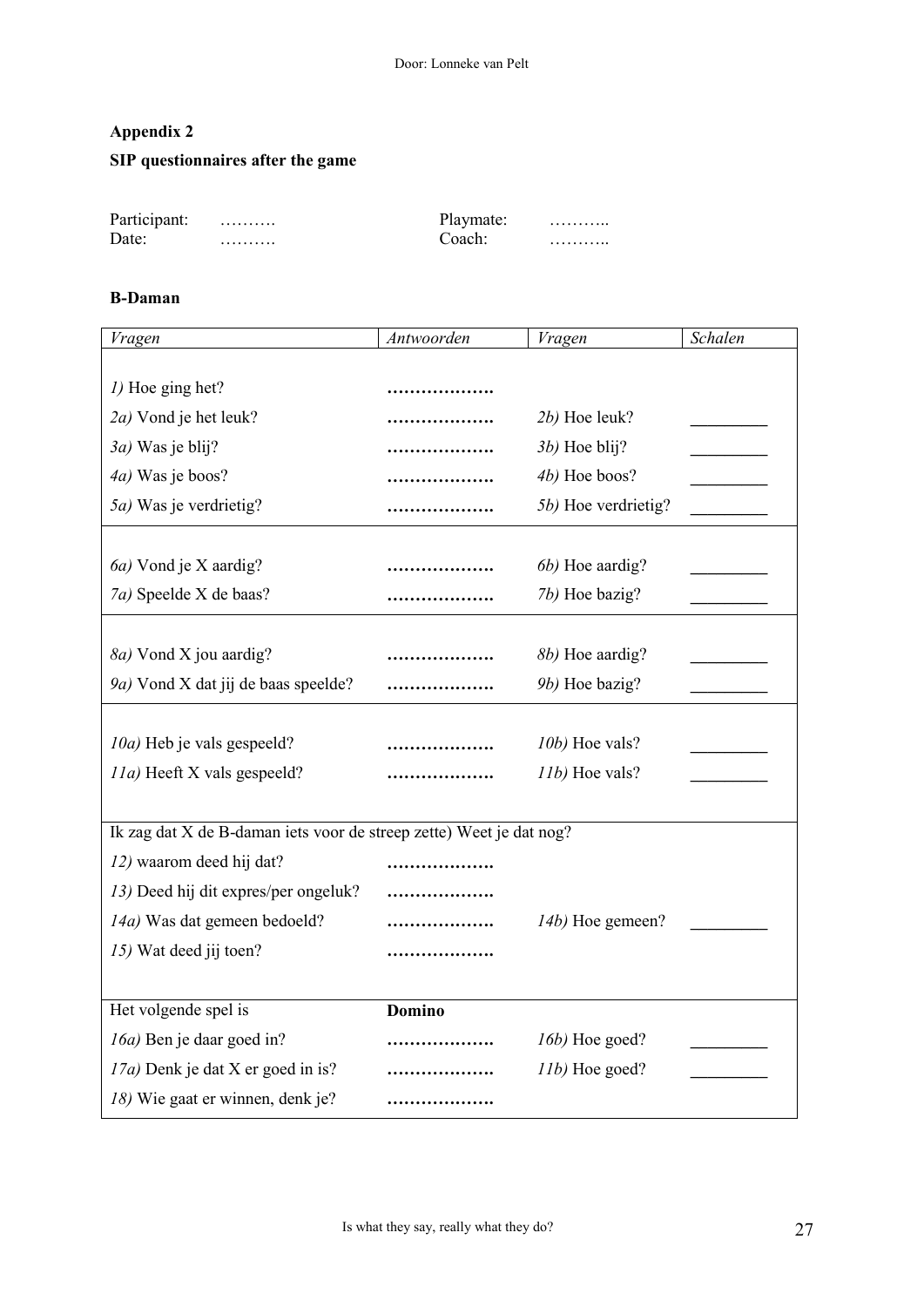| Deelnemer: | . | Speelt met: | . |
|------------|---|-------------|---|
| Datum:     | . | Coach:      | . |

#### Domino

| Vragen                                                   | Antwoorden        | Vragen              | Schalen |
|----------------------------------------------------------|-------------------|---------------------|---------|
|                                                          |                   |                     |         |
| 1) Hoe ging het?                                         |                   |                     |         |
| 2a) Vond je het leuk?                                    |                   | 2b) Hoe leuk?       |         |
| 3a) Was je blij?                                         |                   | 3b) Hoe blij?       |         |
| 4a) Was je boos?                                         |                   | 4b) Hoe boos?       |         |
| 5a) Was je verdrietig?                                   |                   | 5b) Hoe verdrietig? |         |
|                                                          |                   |                     |         |
| 6a) Vond je X aardig?                                    |                   | 6b) Hoe aardig?     |         |
| 7a) Speelde X de baas?                                   |                   | 7b) Hoe bazig?      |         |
|                                                          |                   |                     |         |
| 8a) Vond X jou aardig?                                   |                   | 8b) Hoe aardig?     |         |
| 9a) Vond X dat jij de baas speelde?                      | .                 | 9b) Hoe bazig?      |         |
|                                                          |                   |                     |         |
| 10a) Heb je vals gespeeld?                               |                   | 10b) Hoe vals?      |         |
| 11a) Heeft X vals gespeeld?                              |                   | 11b) Hoe vals?      |         |
|                                                          |                   |                     |         |
| Ik zag dat X alle stenen liet omvallen. Weet je dat nog? |                   |                     |         |
| 12) waarom deed hij dat?                                 |                   |                     |         |
| 13) Deed hij dit expres/per ongeluk?                     | .                 |                     |         |
| 14a) Was dat gemeen bedoeld?                             |                   | 14b) Hoe gemeen?    |         |
| 15) Wat deed jij toen?                                   |                   |                     |         |
|                                                          |                   |                     |         |
| Het volgende spel is                                     | Lego raket bouwen |                     |         |
| 16a) Ben je daar goed in?                                | .                 | 16b) Hoe goed?      |         |
| 17a) Denk je dat X er goed in is?                        |                   | 11b) Hoe goed?      |         |
| 18) Wie gaat er winnen, denk je?                         | .                 |                     |         |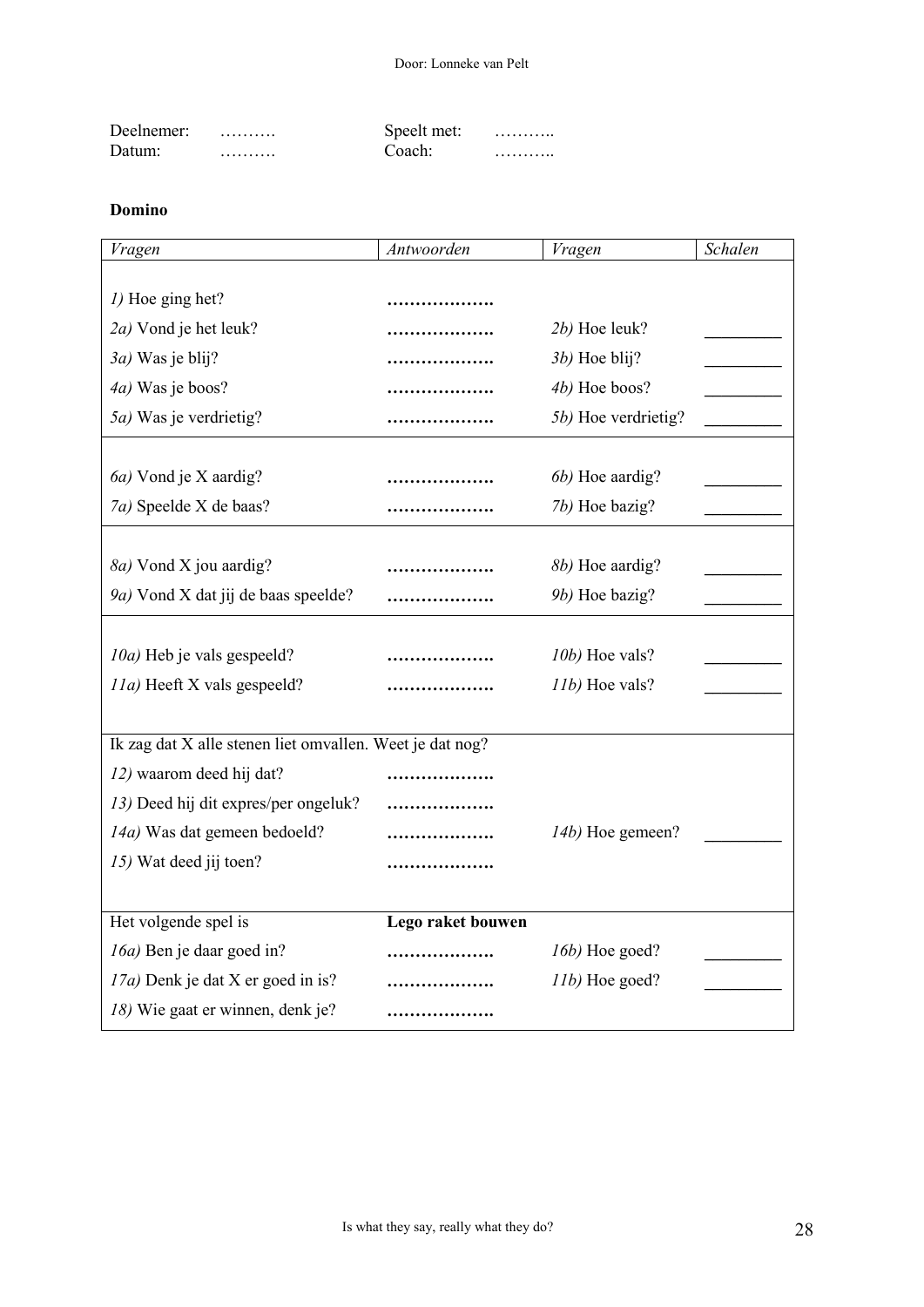| Deelnemer: | . | Speelt met: | . |
|------------|---|-------------|---|
| Datum:     | . | Coach:      | . |

### Lego raket bouwen

| Vragen                                                  | Antwoorden                | <b>Vragen</b>       | Schalen |
|---------------------------------------------------------|---------------------------|---------------------|---------|
|                                                         |                           |                     |         |
| 1) Hoe ging het?                                        |                           |                     |         |
| 2a) Vond je het leuk?                                   |                           | 2b) Hoe leuk?       |         |
| 3a) Was je blij?                                        |                           | 3b) Hoe blij?       |         |
| 4a) Was je boos?                                        |                           | 4b) Hoe boos?       |         |
| 5a) Was je verdrietig?                                  |                           | 5b) Hoe verdrietig? |         |
|                                                         |                           |                     |         |
| 6a) Vond je X aardig?                                   |                           | 6b) Hoe aardig?     |         |
| 7a) Speelde X de baas?                                  |                           | 7b) Hoe bazig?      |         |
|                                                         |                           |                     |         |
| 8a) Vond X jou aardig?                                  |                           | 8b) Hoe aardig?     |         |
| 9a) Vond X dat jij de baas speelde?                     |                           | 9b) Hoe bazig?      |         |
|                                                         |                           |                     |         |
| 10a) Heb je vals gespeeld?                              |                           | 10b) Hoe vals?      |         |
| 11a) Heeft X vals gespeeld?                             |                           | 11b) Hoe vals?      |         |
|                                                         |                           |                     |         |
| Ik zag dat X alle goede blokjes pakte. Weet je dat nog? |                           |                     |         |
| 12) waarom deed hij dat?                                |                           |                     |         |
| 13) Deed hij dit expres/per ongeluk?                    |                           |                     |         |
| 14a) Was dat gemeen bedoeld?                            |                           | 14b) Hoe gemeen?    |         |
| 15) Wat deed jij toen?                                  |                           |                     |         |
|                                                         |                           |                     |         |
| Het volgende spel is                                    | <b>Raket toren bouwen</b> |                     |         |
| 16a) Ben je daar goed in?                               |                           | 16b) Hoe goed?      |         |
| 17a) Denk je dat X er goed in is?                       |                           | 11b) Hoe goed?      |         |
| 18) Wie gaat er winnen, denk je?                        |                           |                     |         |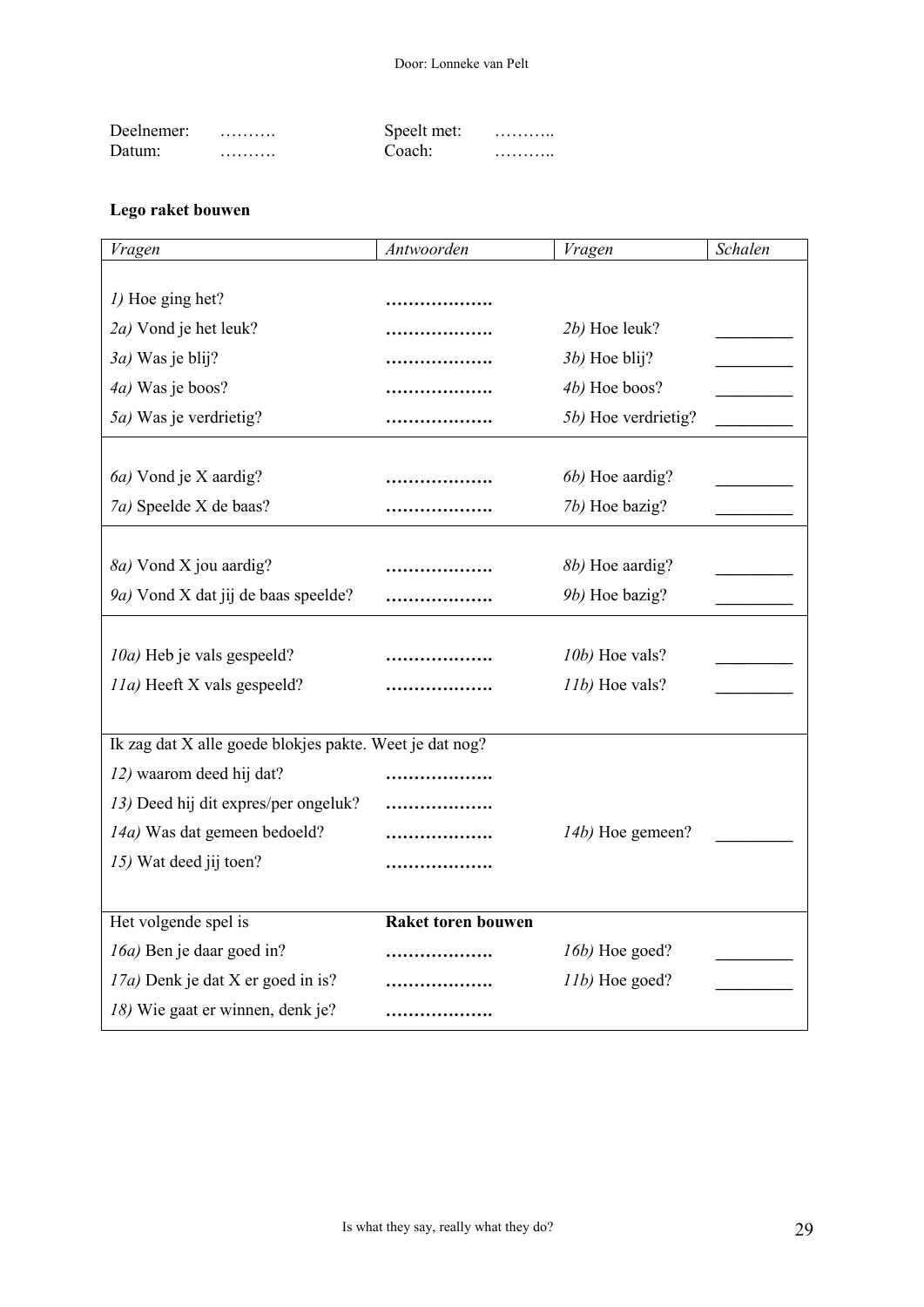| Deelnemer: | . | Speelt met: | . |
|------------|---|-------------|---|
| Datum:     | . | Coach:      | . |

#### Raket toren bouwen

| <b>Vragen</b>                                                        | Antwoorden | <b>Vragen</b>       | Schalen |
|----------------------------------------------------------------------|------------|---------------------|---------|
|                                                                      |            |                     |         |
| 1) Hoe ging het?                                                     |            |                     |         |
| 2a) Vond je het leuk?                                                |            | 2b) Hoe leuk?       |         |
| 3a) Was je blij?                                                     |            | 3b) Hoe blij?       |         |
| 4a) Was je boos?                                                     |            | 4b) Hoe boos?       |         |
| 5a) Was je verdrietig?                                               |            | 5b) Hoe verdrietig? |         |
|                                                                      |            |                     |         |
| 6a) Vond je X aardig?                                                |            | 6b) Hoe aardig?     |         |
| 7a) Speelde X de baas?                                               |            | 7b) Hoe bazig?      |         |
|                                                                      |            |                     |         |
| 8a) Vond X jou aardig?                                               |            | 8b) Hoe aardig?     |         |
| 9a) Vond X dat jij de baas speelde?                                  |            | 9b) Hoe bazig?      |         |
|                                                                      |            |                     |         |
| 10a) Heb je vals gespeeld?                                           |            | 10b) Hoe vals?      |         |
| <i>IIa</i> ) Heeft X vals gespeeld?                                  |            | 11b) Hoe vals?      |         |
|                                                                      |            |                     |         |
| Ik zag dat X  (de beste stenen pakte/ je uitlachte) Weet je dat nog? |            |                     |         |
| 12) waarom deed hij dat?                                             | .          |                     |         |
| 13) Deed hij dit expres/per ongeluk?                                 |            |                     |         |
| 14a) Was dat gemeen bedoeld?                                         |            | 14b) Hoe gemeen?    |         |
| 15) Wat deed jij toen?                                               |            |                     |         |
|                                                                      |            |                     |         |